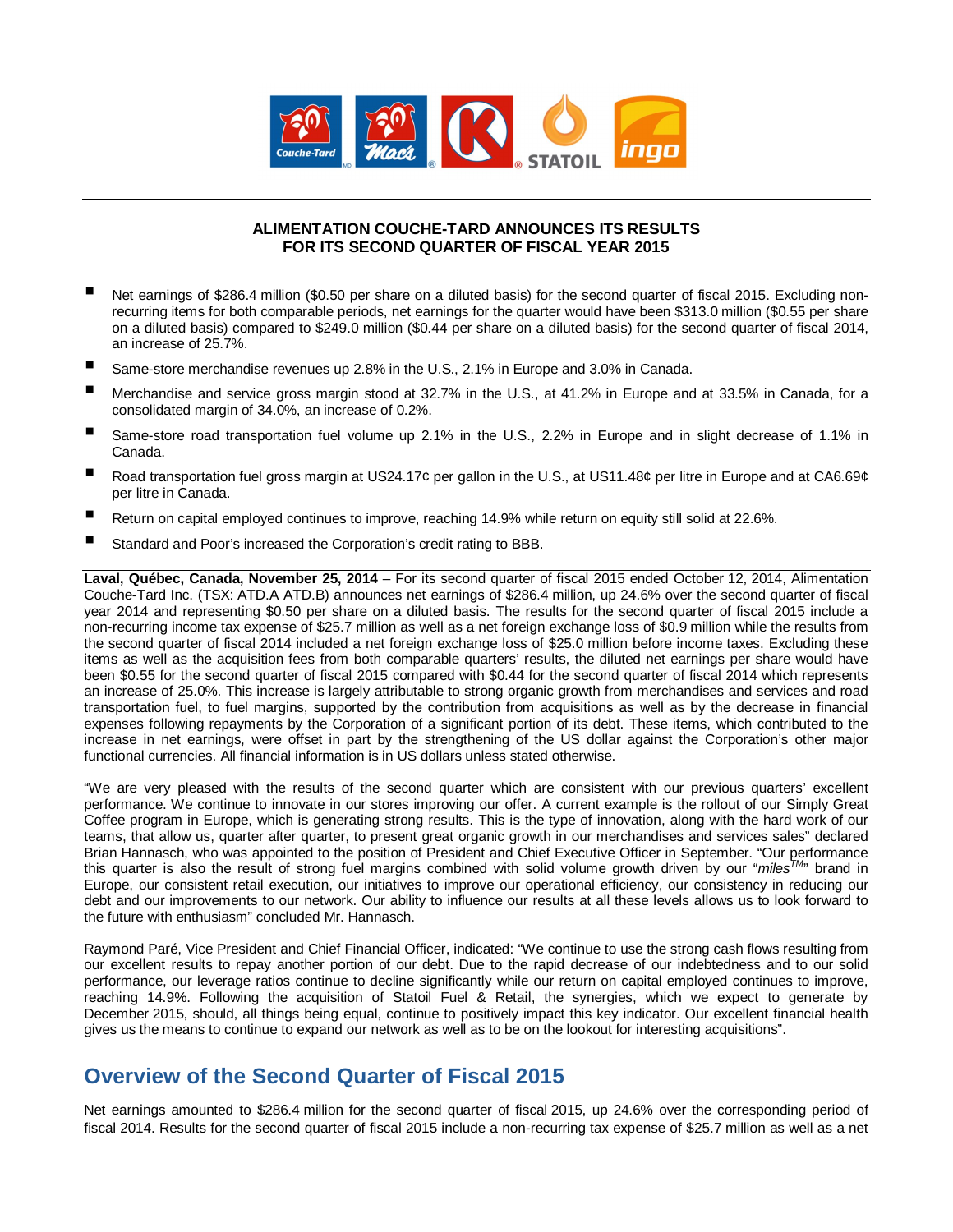foreign exchange loss of \$0.9 million while results for the second quarter of fiscal 2014 included a net foreign exchange loss of \$25.0 million before income taxes.

Excluding these items as well as acquisition costs from both comparable quarters, net earnings for the second quarter of fiscal 2015 would have been approximately \$313.0 million (\$0.55 per share on a diluted basis) compared to \$249.0 million (\$0.44 per share on a diluted basis) for the second quarter of fiscal 2014, an increase of \$64.0 million, or 25.7%. A large portion of this significant increase is attributable to continuous strong organic growth from merchandises and services and from transportation fuel supported by the contribution from acquisitions as well as by the decrease in financial expenses following the repayment by the Corporation of a significant portion of its debt. These items, which contributed to the growth in net earnings, were partially offset by the negative net impact from the translation of revenues and expenses from our Canadian and European operations into the US dollar.

We continued to improve our return on capital employed which was 14.9% for the 52-week period ended October 12, 2014 as well as our adjusted net interest bearing debt to adjusted EBITDAR ratio which stood at 2.01 as at October 12, 2014 compared to 3.6 shortly after the acquisition of Statoil Fuel & Retail.

## **Statoil Fuel & Retail**

### *Quarterly results*

Our results for the 12 and 24-week periods ended October 12, 2014 include those of Statoil Fuel & Retail for the periods beginning July 21, 2014 and May 1<sup>st</sup>, 2014, respectively and ending October 12, 2014, resulting in periods of 84 and 165 days, respectively. Our results for the 12 and 24-week periods ended October 13, 2013 include those of Statoil Fuel & Retail for the periods beginning July 22, 2013 and May 1<sup>st</sup>, 2013, respectively and ending October 13, 2013, resulting in periods of 84 and 166 days, respectively.

Our consolidated balance sheet and store count as at October 12, 2014 include Statoil Fuel & Retail's balance sheet and store count as at September 30, 2014, as adjusted for significant transactions, if any, between those two dates.

The following table provides an overview of Statoil Fuel & Retail's accounting periods that will be incorporated in our upcoming consolidated financial statements:

| <b>Couche-Tard Quarters</b>                                                             | <b>Statoil Fuel &amp; Retail Equivalent Accounting Periods</b>       | <b>Statoil Fuel &amp; Retail Balance</b><br>Sheet Date <sup>(1)</sup> |
|-----------------------------------------------------------------------------------------|----------------------------------------------------------------------|-----------------------------------------------------------------------|
| 16-week period ending February 1 <sup>st</sup> , 2015<br>$(3rd$ quarter of fiscal 2015) | From October $13th$ , 2014 to January 31 <sup>st</sup> , 2015        | January 31 <sup>st</sup> , 2015                                       |
| 12-week period ending April 26 <sup>th</sup> , 2015<br>$(4th$ quarter of fiscal 2015)   | From February $1st$ , 2015 to April 30 <sup>th</sup> , 2015          | April 30 <sup>th</sup> , 2015                                         |
| 12-week period ending July 19 <sup>th</sup> , 2015<br>$(1st$ quarter of fiscal 2016)    | From May 1 <sup>st</sup> , 2015 to July 19 <sup>th</sup> , 2015      | June $30^{th}$ , 2015                                                 |
| 12-week period ending October 11 <sup>th</sup> , 2015<br>(2nd quarter of fiscal 2016)   | From July 20 <sup>th</sup> , 2015 to October 11 <sup>th</sup> , 2015 | September 30 <sup>th</sup> , 2015                                     |

(1) The consolidated balance sheet will be adjusted for significant transactions, if any, occurring between Statoil Fuel & Retail balance sheet date and Couche-Tard balance sheet date.

We expect the work toward the alignment of Statoil Fuel & Retail's accounting periods with those of Couche-Tard should start once we have finalized the optimization of Statoil Fuel & Retail financial systems, which should be done during fiscal 2015.

### *Synergies and cost reduction initiatives*

Since the acquisition of Statoil Fuel & Retail, we have been actively working on identifying and implementing available synergies and cost reduction opportunities. Our analysis show that opportunities are numerous and promising. Some can be implemented immediately while others may take more time to implement since they require rigorous analysis and planning. The optimization of our new ERP system in Europe will also be required before we can put in place some of the identified opportunities. The goal is to find the right balance in order not to jeopardize ongoing activities and projects already underway.

During the 12-week period ended October 12, 2014, we recorded synergies and cost savings estimated at approximately \$22.0 million, before income taxes. These synergies and cost reductions mainly impacted operating, selling, administrative and general expenses as well as cost of sales. Since the acquisition, we estimate that total realized annual synergies and cost savings amount to approximately \$119.0 million, before income taxes. We believe these amounts do not necessarily represent the full annual impact of all of our initiatives.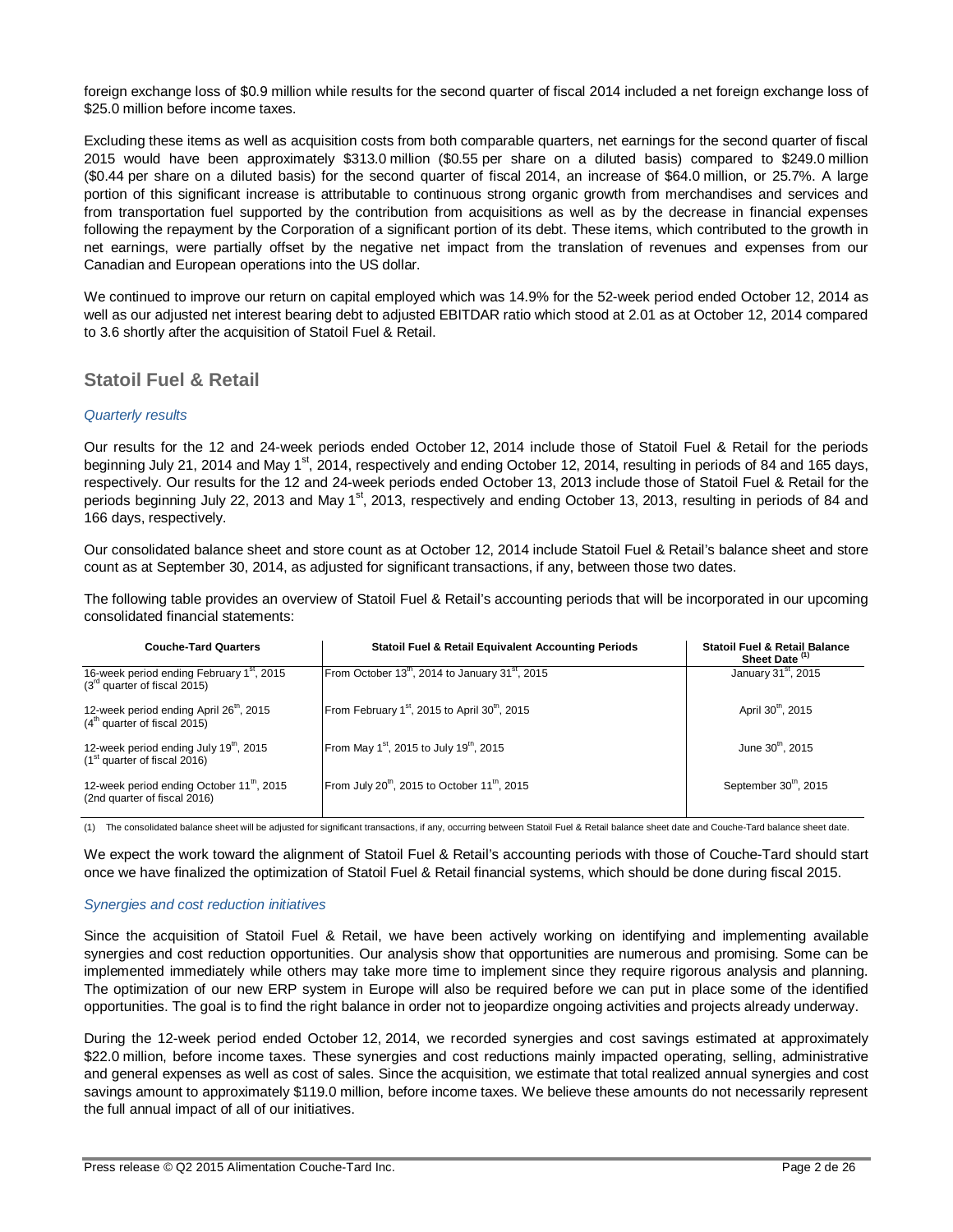These synergies and cost reductions came from a variety of sources including cost reductions following the delisting of Statoil Fuel & Retail, the renegotiation of certain agreements with our suppliers, the reduction of in-store costs and the restructuring of certain departments.

Our work for the identification and implementation of available synergies and cost reduction opportunities is far from over. Our teams continue to work actively on various projects that seem promising and which, along with the implementation and optimization of new information systems, should allow us to achieve our objectives. We therefore maintain our goal of annual synergies ranging from \$150.0 million to \$200.0 million before the end of December 2015.

As our goal previously stated is considered a forward looking statement, we are required, pursuant to securities laws, to clarify that our synergies and cost reductions estimate is based on a number of important factors and assumptions. Among other things, our synergies and cost savings objective is based on our comparative analysis of organizational structures and current level of spending across our network as well as on our ability to bridge the gap, where relevant. Our synergies and cost reduction objective is also based on our assessment of current contracts in Europe and North America and how we expect to be able to renegotiate these contracts to take advantage of our increased purchasing power. In addition, our synergies and cost reduction objective assumes that we will be able to establish and maintain an effective process for sharing best practices across our network. Finally, our objective is also based on our ability to optimize our newly implemented ERP system. An important change in these facts and assumptions could significantly impact our synergies and cost reductions estimate as well as the timing of the implementation of our different initiatives.

## **Network growth**

### *Completed transactions*

On October 8, 2014, we acquired 54 company-operated stores and one store operated by an independent operator in the U.S. states of Illinois and Indiana from Tri Star Marketing Inc. We own the land and buildings for 54 sites and lease the land and own the building for the remaining site. With this acquisition, we also acquired three biodiesel blending facilities.

In addition, during the second quarter of fiscal 2015, we acquired eight additional company-operated stores through distinct transactions.

Available cash was used for these acquisitions.

#### *Store construction*

We completed the construction of 6 new stores and razed and rebuilt one store during the second quarter of fiscal 2015. During the first semester of fiscal 2015, we completed the construction of 18 new stores and razed and rebuilt one store. We should be able to complete the construction or raze and rebuild a total of 80 to 100 stores during fiscal year 2015, which would represent a significant increase compared to the previous fiscal year.

#### *Summary of changes in our stores network during the second quarter and first half-year of fiscal 2015*

The following table presents certain information regarding changes in our stores network over the 12-week period ended October 12, 2014 (1):

|                                                             | 12-week period ended October 12, 2014 |               |            |                                               |       |  |  |  |  |
|-------------------------------------------------------------|---------------------------------------|---------------|------------|-----------------------------------------------|-------|--|--|--|--|
| <b>Type of site</b>                                         | Company-<br>operated $(2)$            | CODO $^{(3)}$ | DODO $(4)$ | <b>Franchised and</b><br>other affiliated (b) | Total |  |  |  |  |
| Number of sites, beginning of period                        | 6.236                                 | 592           | 538        | 1.127                                         | 8.493 |  |  |  |  |
| Acquisitions                                                | 62                                    |               |            |                                               | 63    |  |  |  |  |
| Openings / constructions / additions                        | 6                                     |               |            | 31                                            | 39    |  |  |  |  |
| Closures / disposals / withdrawals                          | (19)                                  | (4)           | (5)        | (25)                                          | (53)  |  |  |  |  |
| Store conversion                                            |                                       | (8)           |            |                                               |       |  |  |  |  |
| Number of sites, end of period                              | 6.290                                 | 580           | 539        | 1.133                                         | 8,542 |  |  |  |  |
| Number of automated service stations included in the period |                                       |               |            |                                               |       |  |  |  |  |
| end figures <sup>(6)</sup>                                  | 904                                   |               | 26         |                                               | 930   |  |  |  |  |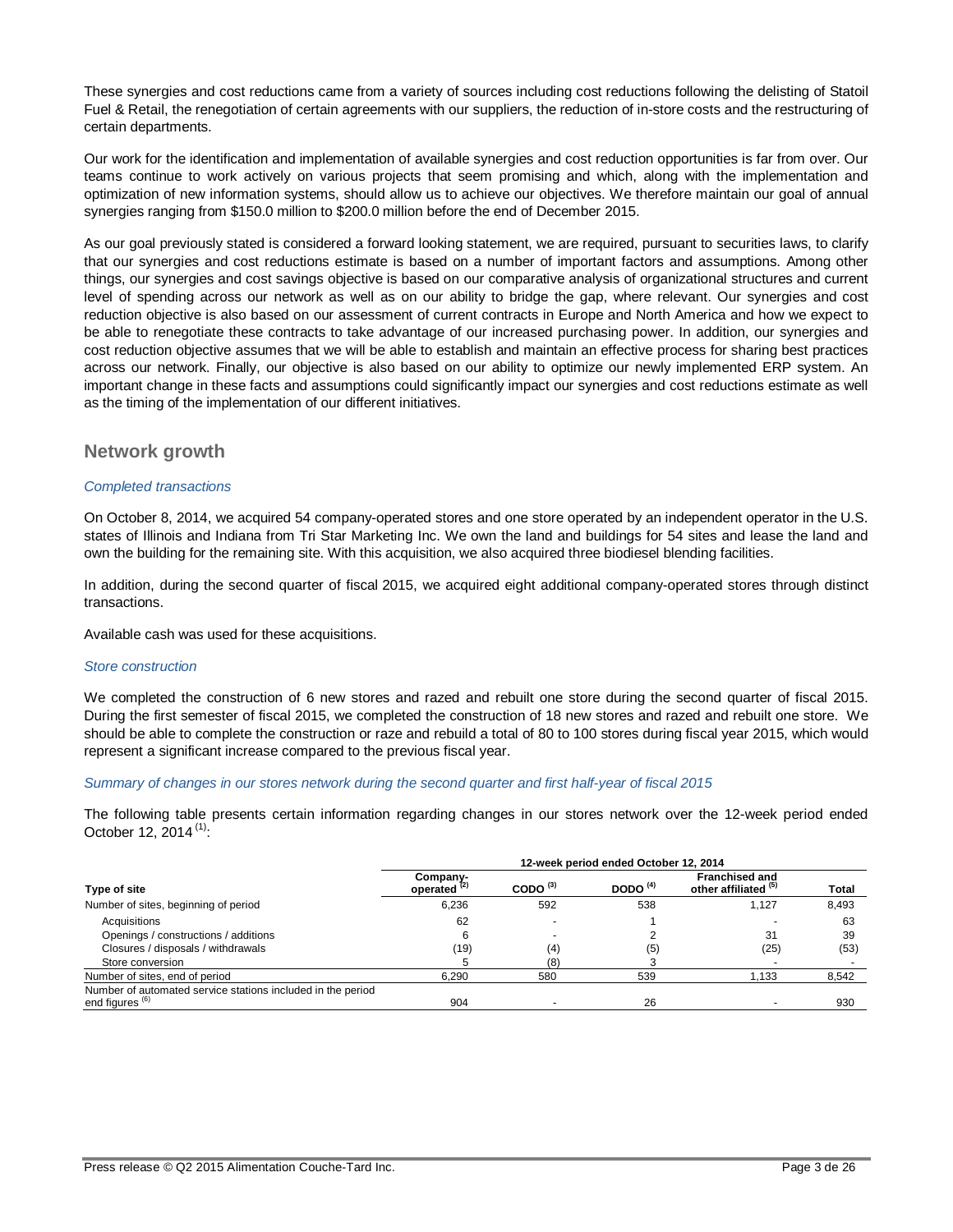The following table presents certain information regarding changes in our stores network over the 24-week period ended October 12, 2014<sup>(1)</sup>

|                                      |                                     | 24-week period ended October 12, 2014 |            |                                               |              |  |  |  |
|--------------------------------------|-------------------------------------|---------------------------------------|------------|-----------------------------------------------|--------------|--|--|--|
| Type of site                         | Company-<br>operated <sup>(2)</sup> | CODO $^{(3)}$                         | DODO $(4)$ | <b>Franchised and</b><br>other affiliated (b) | <b>Total</b> |  |  |  |
| Number of sites, beginning of period | 6.236                               | 609                                   | 529        | 1.125                                         | 8.499        |  |  |  |
| Acquisitions                         | 80                                  |                                       |            |                                               | 81           |  |  |  |
| Openings / constructions / additions | 18                                  |                                       |            | 55                                            | 82           |  |  |  |
| Closures / disposals / withdrawals   | (54)                                | (10)                                  | (9)        | (47)                                          | (120)        |  |  |  |
| Store conversion                     | 10                                  | (19)                                  |            |                                               |              |  |  |  |
| Number of sites, end of period       | 6.290                               | 580                                   | 539        | 1.133                                         | 8.542        |  |  |  |

(1) These figures include 50% of the stores operated through RDK, a joint venture<br>(2) Sites for which the real estate is controlled by Couche-Tard (through owner

Sites for which the real estate is controlled by Couche-Tard (through ownership or lease agreements) and for which the stores (and/or the service-stations) are operated by Couche-Tard or one of its commission agent.

Sites for which the real estate is controlled by Couche-Tard (through ownership or lease agreements) and for which the stores (and/or the service-stations) are operated by an (3) Sites for which the stores (and/or the serv independent operator in exchange for rent and to which Couche-Tard supplies road transportation fuel through supply contracts. Some of these sites are subject to a franchising, licensing or other similar agreement under one of our main or secondary banners.

(4) Sites controlled and operated by independent operators to which Couche-Tard supplies road transportation fuel through supply contracts. Some of these sites are subject to a franchising, licensing or other similar agreement under one of our main or secondary banners.

(5) Stores operated by an independent operator through a franchising, licensing or other similar agreement under one of our main or secondary banners.<br>(6) These sites sell road transportation fuel only.

These sites sell road transportation fuel only

In addition, under licensing agreements, about 4,600 stores are operated under the Circle K banner in 12 other countries worldwide (China, Guam, Honduras, Hong Kong, Indonesia, Japan, Macau, Malaysia, Mexico, the Philippines, Vietnam and the United Arab Emirates) which brings to more than 13,100 the number of sites in our network.

## **Disposal of aviation fuel business**

On September 3<sup>rd</sup>, 2014, we reached an agreement to sell our aviation fuel business to BP Global Investments Ltd. The sale would be done through a share purchase agreement pursuant to which BP Global Investments Ltd. would acquire 100% of all issued and outstanding shares of Statoil Fuel & Retail Aviation AS. This transaction which is subject to standard regulatory approvals and closing conditions is expected to be completed by the end of December 2014.

## **Dividends**

During its November 25, 2014 meeting, the Corporation's Board of Directors declared a quarterly dividend of CA4.5¢ per share for the second quarter of fiscal 2015 to shareholders on record as at December 4, 2014 and approved its payment for December 18, 2014. This is an eligible dividend within the meaning of the Income Tax Act of Canada.

## **Outstanding shares and stock options**

As at November 21, 2014, Couche-Tard had 148,101,840 Class A multiple voting shares and 417,776,623 Class B subordinate voting shares issued and outstanding. In addition, as at the same date, Couche-Tard had 4,097,530 outstanding stock options for the purchase of Class B subordinate voting shares.

# **Exchange Rate Data**

We use the US dollar as our reporting currency which provides more relevant information given the predominance of our operations in the United States and the significant portion of our debt denominated in US dollars, taking into account our cross currency interest rate swaps.

The following table sets forth information about exchange rates based upon closing rates expressed as US dollars per comparative currency unit: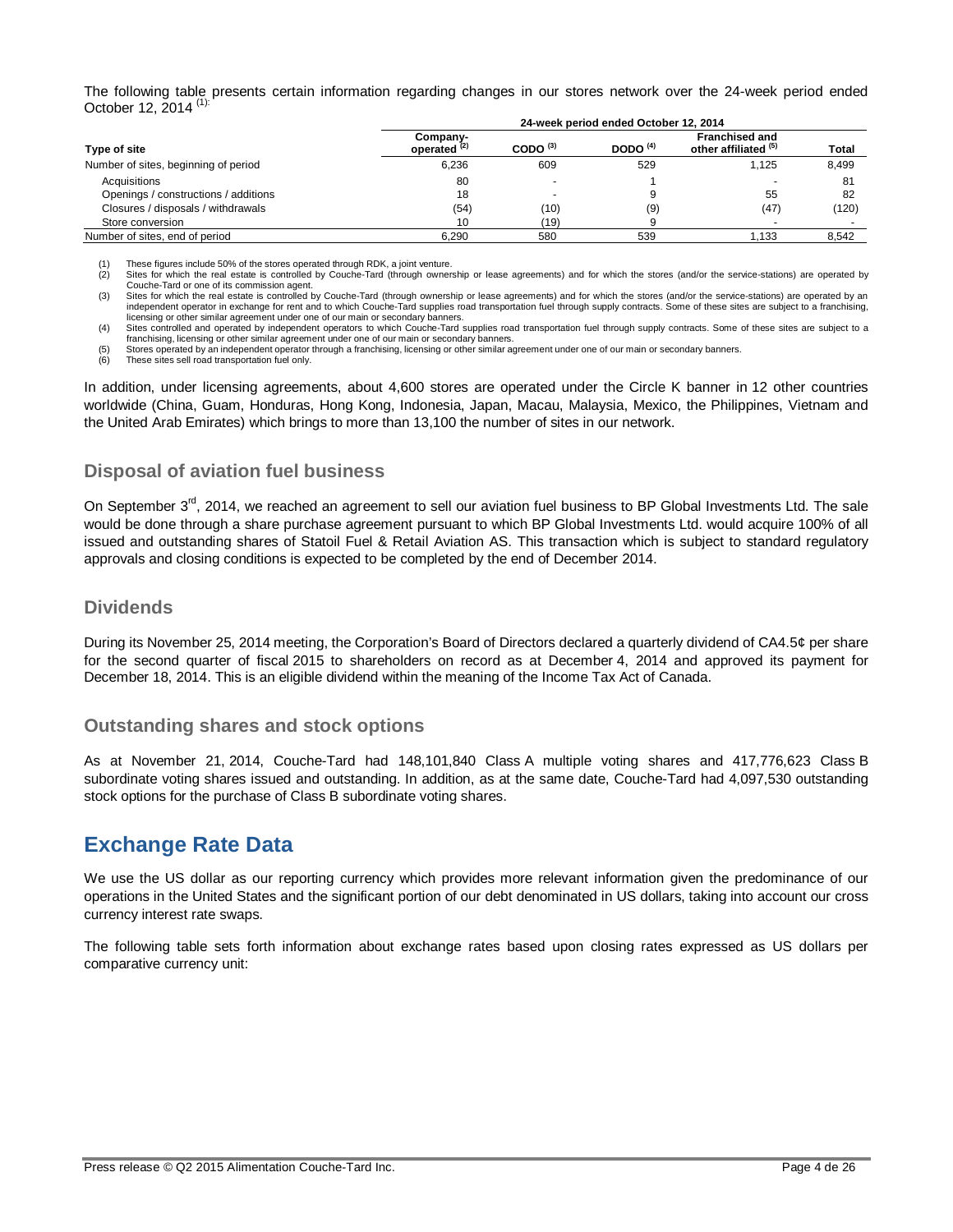|                                |                  | 12-week period ended | 24-week period ended              |                  |  |  |
|--------------------------------|------------------|----------------------|-----------------------------------|------------------|--|--|
|                                | October 12, 2014 |                      | October 13, 2013 October 12, 2014 | October 13, 2013 |  |  |
| Average for period             |                  |                      |                                   |                  |  |  |
| Canadian Dollar <sup>(1)</sup> | 0.9115           | 0.9654               | 0.9175                            | 0.9681           |  |  |
| Norwegian Krone <sup>(2)</sup> | 0.1588           | 0.1676               | 0.1622                            | 0.1685           |  |  |
| Swedish Krone <sup>(2)</sup>   | 0.1424           | 0.1539               | 0.1461                            | 0.1526           |  |  |
| Danish Krone <sup>(2)</sup>    | 0.1755           | 0.1791               | 0.1792                            | 0.1772           |  |  |
| Zloty $^{(2)}$                 | 0.3126           | 0.3161               | 0.3204                            | 0.3120           |  |  |
| Euro $(2)$                     | 1.3084           | 1.3361               | 1.3370                            | 1.3211           |  |  |
| Lats $^{(2)}$                  |                  | 1.9020               |                                   | 1.8823           |  |  |
| Litas $(2)$                    | 0.3789           | 0.3870               | 0.3872                            | 0.3827           |  |  |
| Ruble <sup>(2)</sup>           | 0.0268           | 0.0306               | 0.0278                            | 0.0309           |  |  |
|                                | As at            | As at                |                                   |                  |  |  |
|                                | October 12, 2014 | April 27, 2014       |                                   |                  |  |  |
| Period end                     |                  |                      |                                   |                  |  |  |
| Canadian Dollar                | 0.8915           | 0.9061               |                                   |                  |  |  |
| Norwegian Krone                | 0.1534           | 0.1681               |                                   |                  |  |  |
| Swedish Krone                  | 0.1384           | 0.1537               |                                   |                  |  |  |
| Danish Krone                   | 0.1697           | 0.1858               |                                   |                  |  |  |
| Zloty                          | 0.3017           | 0.3301               |                                   |                  |  |  |
| Euro                           | 1.2635           | 1.3870               |                                   |                  |  |  |
| Litas                          | 0.3660           | 0.4018               |                                   |                  |  |  |
| Ruble                          | 0.0248           | 0.0281               |                                   |                  |  |  |
|                                |                  |                      |                                   |                  |  |  |

(1) Calculated by taking the average of the closing exchange rates of each day in the applicable period.<br>(2) Average rate for the period from July 22, 2014 to October 12, 2014 of the 12-week period ended October 12, 2014,

Considering we use the US dollar as our reporting currency, in our consolidated financial statements and in the present document, unless indicated otherwise, results from our Canadian, European and corporate operations are translated into US dollars using the average rate for the period. Unless otherwise indicated, variances and explanations regarding changes in the foreign exchange rate and the volatility of the Canadian dollar and European currencies which we discuss in the present document are therefore related to the translation in US dollars of our Canadian, European and corporate operations results.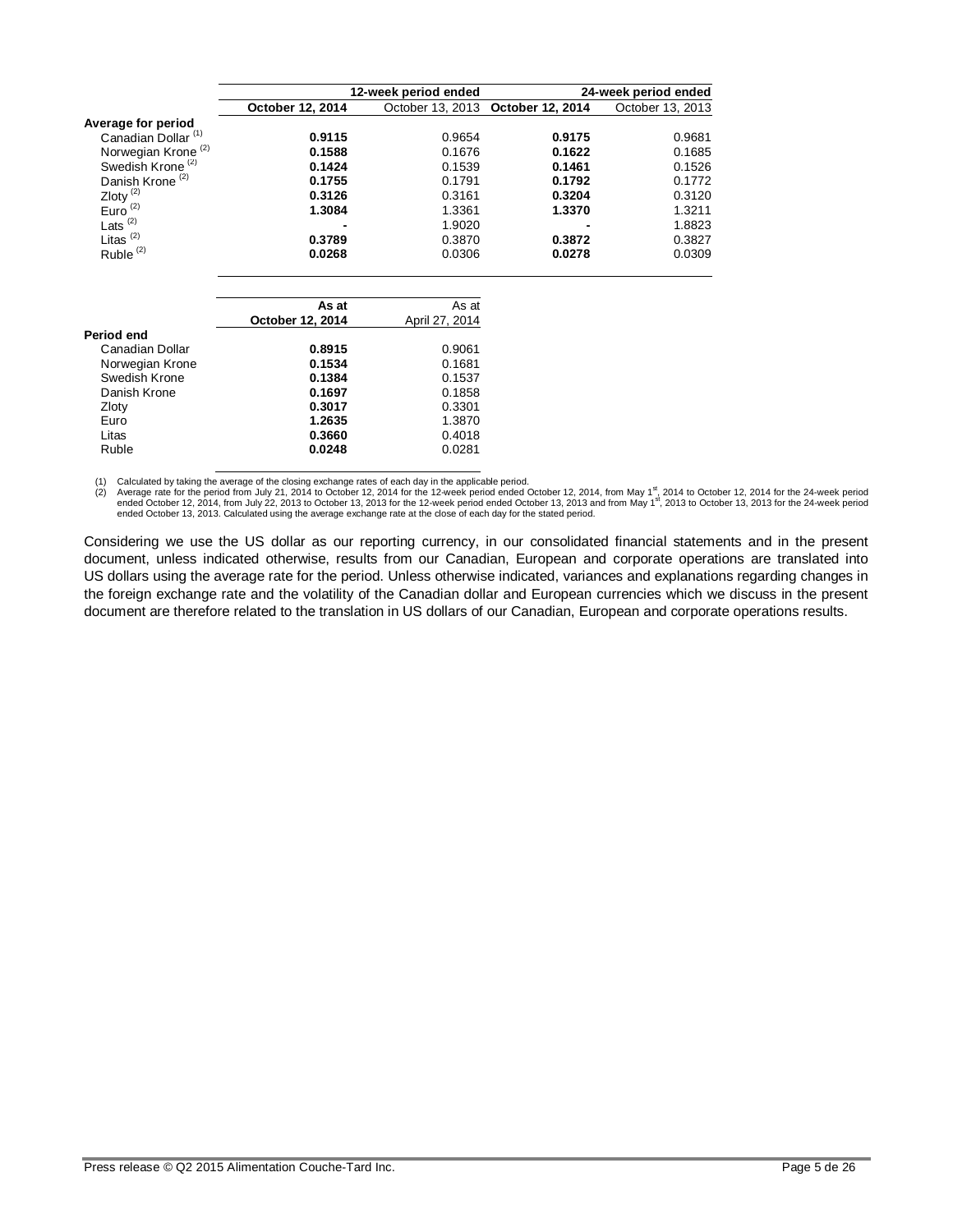# **Summary analysis of consolidated results for the second quarter and first halfyear of fiscal 2015**

The following table highlights certain information regarding our operations for the 12 and 24-week periods ended October 12, 2014 and October 13, 2013.

|                                                                                            |                     | 12-week period ended |             | 24-week period ended |                     |               |
|--------------------------------------------------------------------------------------------|---------------------|----------------------|-------------|----------------------|---------------------|---------------|
| (In millions of US dollars, unless otherwise stated)                                       | October 12,<br>2014 | October 13,<br>2013  | Variation % | October 12,<br>2014  | October 13,<br>2013 | Variation %   |
| <b>Statement of Operations Data:</b><br>Merchandise and service revenues (1):              |                     |                      |             |                      |                     |               |
| <b>United States</b>                                                                       | 1,193.1             | 1,146.9              | 4.0         | 2,390.3              | 2,300.6             | 3.9           |
| Europe                                                                                     | 237.5               | 239.1                | (0.7)       | 495.8                | 487.6               | 1.7           |
| Canada                                                                                     | 509.9               | 530.3                | (3.8)       | 1,038.2              | 1,075.8             | (3.5)         |
| Total merchandise and service revenues                                                     | 1,940.5             | 1,916.3              | 1.3         | 3,924.3              | 3,864.0             | 1.6           |
| Road transportation fuel revenues:                                                         |                     |                      |             |                      |                     |               |
| <b>United States</b>                                                                       | 3,723.8             | 3,668.5              | 1.5         | 7,639.3              | 7,268.4             | 5.1           |
| Europe                                                                                     | 1,944.3             | 2,061.7              | (5.7)       | 3,917.1              | 4,113.8             | (4.8)         |
| Canada                                                                                     | 694.7               | 719.8                | (3.5)       | 1,418.8              | 1,412.3             | 0.5           |
| Total road transportation fuel revenues                                                    | 6,362.8             | 6,450.0              | (1.4)       | 12,975.2             | 12,794.5            | 1.4           |
| Other revenues <sup>(2)</sup> :                                                            |                     |                      |             |                      |                     |               |
| <b>United States</b>                                                                       | 3.5                 | 3.5                  | 0.0         | 7.1                  | 5.9                 | 20.3          |
| Europe                                                                                     | 637.4               | 639.9                | (0.4)       | 1.226.7              | 1,246.4             | (1.6)         |
| Canada                                                                                     | 0.2                 | 0.2                  | 0.0         | 0.3                  | 0.3                 | 0.0           |
| Total other revenues                                                                       | 641.1               | 643.6                | (0.4)       | 1,234.1              | 1,252.6             | (1.5)         |
| <b>Total revenues</b>                                                                      | 8,944.4             | 9,009.9              | (0.7)       | 18,133.6             | 17,911.1            | 1.2           |
| Merchandise and service gross profit <sup>(1)</sup> :                                      |                     |                      |             |                      |                     |               |
| <b>United States</b>                                                                       | 390.5               | 375.8                | 3.9         | 782.6                | 747.8               | 4.7           |
| Europe                                                                                     | 97.9                | 95.4                 | 2.6         | 206.0                | 196.4               | 4.9           |
| Canada                                                                                     | 170.7               | 176.3                | (3.2)       | 346.7                | 361.6               | (4.1)         |
| Total merchandise and service gross profit                                                 | 659.1               | 647.5                | 1.8         | 1,335.3              | 1,305.8             | 2.3           |
| Road transportation fuel gross profit:                                                     |                     |                      |             |                      |                     |               |
| <b>United States</b>                                                                       | 263.0               | 220.2                | 19.4        | 512.2                | 410.2               | 24.9          |
| Europe                                                                                     | 231.9               | 229.4                | 1.1         | 456.5                | 438.5               | 4.1           |
| Canada                                                                                     | 43.0                | 44.7                 | (3.8)       | 84.7                 | 81.4                | 4.1           |
| Total road transportation fuel gross profit                                                | 537.9               | 494.3                | 8.8         | 1,053.4              | 930.1               | 13.3          |
| Other revenues gross profit (2):                                                           |                     |                      |             |                      |                     |               |
| <b>United States</b>                                                                       | 3.5                 | 3.5                  | 0.0         | 7.1                  | 5.9                 | 20.3          |
| Europe                                                                                     | 87.1                | 94.1                 | (7.4)       | 172.0                | 180.5               | (4.7)         |
| Canada                                                                                     | 0.2                 | 0.2                  | 0.0         | 0.3                  | 0.3                 | 0.0           |
| Total other revenues gross profit                                                          | 90.8                | 97.8                 | (7.2)       | 179.4                | 186.7               | (3.9)         |
| <b>Total gross profit</b>                                                                  | 1,287.8             | 1,239.6              | 3.9         | 2,568.1              | 2,422.6             | 6.0           |
| Operating, selling, administrative and general expenses<br>Negative goodwill               | 777.8               | 782.3                | (0.6)       | 1,566.6<br>(0.5)     | 1,563.5<br>(41.6)   | 0.2<br>(98.8) |
| Depreciation, amortization and impairment of property                                      |                     |                      |             |                      |                     |               |
| and equipment, intangibles and other assets                                                | 122.7               | 129.3                | (5.1)       | 249.4                | 255.2               | (2.3)         |
| <b>Operating income</b>                                                                    | 387.3               | 328.0                | 17.8        | 752.6                | 645.5               | 16.6          |
| Net earnings                                                                               | 286.4               | 229.8                | 24.6        | 555.9                | 484.8               | 14.7          |
| <b>Other Operating Data:</b>                                                               |                     |                      |             |                      |                     |               |
| Merchandise and service gross margin <sup>(1)</sup> :                                      |                     |                      |             |                      |                     |               |
| Consolidated                                                                               | 34.0%               | 33.8%                | 0.2         | 34.0%                | 33.8%               | 0.2           |
| <b>United States</b>                                                                       | 32.7%               | 32.8%                | (0.1)       | 32.7%                | 32.5%               | 0.2           |
| Europe                                                                                     | 41.2%               | 39.9%                | 1.3         | 41.5%                | 40.3%               | 1.2           |
| Canada                                                                                     | 33.5%               | 33.2%                | 0.3         | 33.4%                | 33.6%               | (0.2)         |
| Growth of same-store merchandise revenues (3) (4).                                         |                     |                      |             |                      |                     |               |
| <b>United States</b>                                                                       | 2.8%                | 4.5%                 |             | 2.8%                 | 3.6%                |               |
| Europe                                                                                     | 2.1%                | 1.9%                 |             | 1.6%                 | 1.9%                |               |
| Canada                                                                                     | 3.0%                | 3.2%                 |             | 3.1%                 | 1.9%                |               |
| Road transportation fuel gross margin :                                                    | 24.17               | 21.56                | 12.1        | 23.63                | 20.50               | 15.3          |
| United States (cents per gallon) <sup>(4)</sup><br>Europe (cents per litre) <sup>(5)</sup> | 11.48               | 11.43                | 0.4         | 11.57                | 10.84               |               |
| Canada (CA cents per litre) <sup>(4)</sup>                                                 | 6.69                | 6.67                 | 0.3         | 6.57                 | 6.10                | 6.7<br>7.7    |
| Volume of road transportation fuel sold (5).                                               |                     |                      |             |                      |                     |               |
| United States (millions of gallons)                                                        | 1,125.5             | 1,079.3              | 4.3         | 2,229.0              | 2,116.2             | 5.3           |
| Europe (millions of litres)                                                                | 2,020.7             | 2,006.7              | 0.7         | 3,944.9              | 4,044.8             |               |
| Canada (millions of litres)                                                                | 714.5               | 701.8                | 1.8         | 1,422.3              | 1,394.7             | (2.5)<br>2.0  |
| Growth of (decrease in) same-store road                                                    |                     |                      |             |                      |                     |               |
| transportation fuel volume (4):                                                            |                     |                      |             |                      |                     |               |
| <b>United States</b>                                                                       | 2.1%                | 1.7%                 |             | 2.0%                 | 1.4%                |               |
| Europe                                                                                     | 2.2%                | 2.2%                 |             | 2.0%                 | 2.0%                |               |
| Canada                                                                                     | $(1.1\%)$           | 1.5%                 |             | $(0.6\%)$            | 0.6%                |               |
| Per Share Data:                                                                            |                     |                      |             |                      |                     |               |
| Basic net earnings per share (dollars per share)                                           | 0.51                | 0.41                 | 24.4        | 0.98                 | 0.86                | 14.0          |
| Diluted net earnings per share (dollars per share)                                         | 0.50                | 0.40                 | 25.0        | 0.98                 | 0.85                | 15.3          |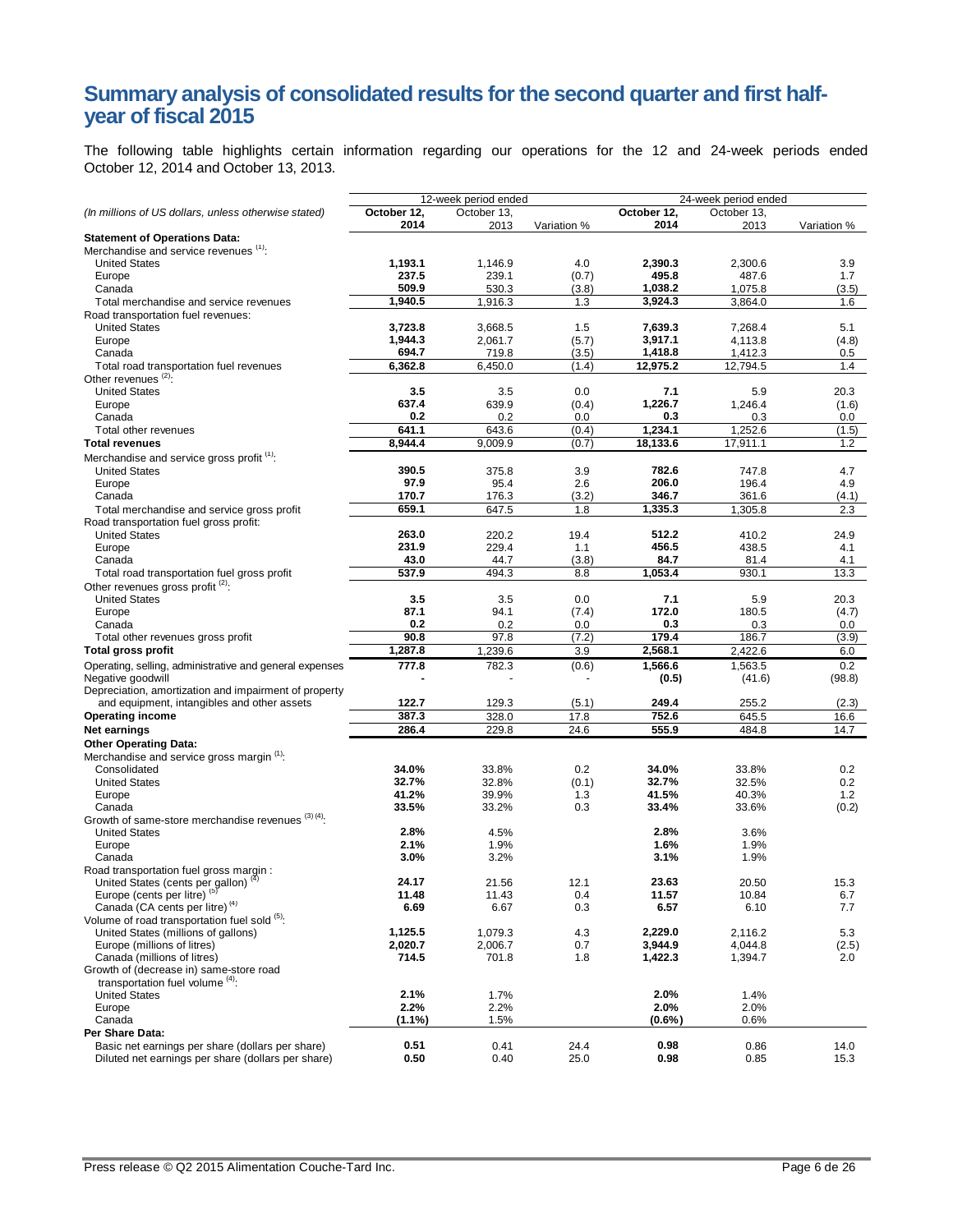|                                                                    | October 12, 2014 | April 27, 2014 | Variation \$ |
|--------------------------------------------------------------------|------------------|----------------|--------------|
| <b>Balance Sheet Data:</b>                                         |                  |                |              |
| Total assets                                                       | 10.133.4         | 10.545.0       | (411.6)      |
| Interest-bearing debt                                              | 2.149.4          | 2.606.4        | (457.0)      |
| Shareholders' equity                                               | 4,122.3          | 3.962.4        | 159.9        |
| <b>Indebtedness Ratios:</b>                                        |                  |                |              |
| Net interest-bearing debt/total capitalization <sup>(6)</sup>      | 0.27:1           | 0.35:1         |              |
| Net interest-bearing debt/Adjusted EBITDA <sup>(7)</sup>           | 0.90:1           | 1.32:1         |              |
| Adjusted net interest bearing debt/Adjusted EBITDAR <sup>(8)</sup> | 2.01:1           | 2.44:1         |              |
| <b>Returns:</b>                                                    |                  |                |              |
| Return on equity <sup>(9)</sup>                                    | 22.6%            | 22.6%          |              |
| Return on capital employed (10)                                    | 14.9%            | 13.3%          |              |

(1) Includes revenues derived from franchise fees, royalties, suppliers rebates on some purchases made by franchisees and licensees as well as merchandise wholesale.<br>(2) Includes revenues from rental of assets, from sale o

Includes revenues from rental of assets, from sale of aviation and marine fuel, heating oil, kerosene, lubricants and chemicals

(3) Does not include services and other revenues (as described in footnote 1 above). Growth in Canada is calculated based on Canadian dollars. Growth in Europe is calculated based on Norwegian Krones.

For company-operated stores only.

(5) Total road transportation fuel.<br>(6) This ratio is presented for info

This ratio is presented for information purposes only and represents a measure of financial condition used especially in financial circles. It represents the following calculation: longterm interest-bearing debt, net of cash and cash equivalents and temporary investments divided by the addition of equity and long-term debt, net of cash and cash equivalents and temporary investments. It does not have a standardized meaning prescribed by IFRS and therefore may not be comparable to similar measures presented by other public corporations.

(7) This ratio is presented for information purposes only and represents a measure of financial condition used especially in financial circles. It represents the following calculation: longterm interest-bearing debt, net of cash and cash equivalents and temporary investments divided by EBITDA (Earnings Before Interest, Tax, Depreciation, Amortization and Impairment) adjusted for restructuring expenses, curtailment gain on certain defined benefits pension plans obligation and negative goodwill. It does not have a standardized meaning prescribed by IFRS and therefore may not be comparable to similar measures presented by other public corporations.

-8)) This ratio is presented for information purposes only and represents a measure of financial condition used especially in financial circles. It represents the following calculation: long-<br>term interest-bearing debt plu Tax, Depreciation, Amortization, Impairment and Rent expense) adjusted for restructuring costs, curtailment gain on certain defined benefits pension plans obligation as well as

negative goodwill. It does not have a standardized meaning prescribed by IFRS and therefore may not be comparable to similar measures presented by other public corporations.<br>(9) This ratio is presented for information purp divided by average equity for the corresponding period. It does not have a standardized meaning prescribed by IFRS and therefore may not be comparable to similar measures presented by other public corporations.

(10) This ratio is presented for information purposes only and represents a measure of performance used especially in financial circles. It represents the following calculation: earnings before income taxes and interests divided by average capital employed for the corresponding period. Capital employed represents total assets less short-term liabilities not bearing<br>interests. It does not have a standardize

## **Revenues**

Our revenues were \$8.9 billion in the second quarter of fiscal 2015, down \$65.5 million, a slight decrease of 0.7%, mainly attributable to the negative net impact from the translation of revenues of our Canadian and European operations into US dollars as well as to lower road transportation fuel average retail prices. Those items were partly offset by the continued growth in same-store merchandise revenues and road transportation fuel volume in both North America and Europe as well as by the contribution from acquisitions and from our new stores.

For the first half-year of fiscal 2015, our revenues grew by \$222.5 million, an increase of 1.2% compared to the first half-year of fiscal 2014 mainly attributable to the increase in same-store merchandise revenues and road transportation fuel volume in both North America and Europe as well as to the contribution from acquisitions. These items that contributed to the increase in revenues were partially offset by the negative net impact from the translation of revenues from our Canadian and European operations into the United States dollar as well as by lower road transportation fuel average retail prices.

More specifically, the growth of merchandise and service revenues for the second quarter of fiscal 2015 was \$24.2 million. Excluding the net negative impact from the translation of our European and Canadian operations into US dollars, consolidated merchandise and service revenues increased by \$61.2 million or 3.2%. This increase is attributable to the contribution from acquisitions amounting to approximately \$15.0 million as well as to strong organic growth. Same-store merchandise revenues increased by 2.8% in the United States and by 3.0% in Canada. Our performance in North America is attributable to our dynamic merchandising strategies, our competitive offer as well as our expanded fresh food offer which attracted an increased number of customers in our stores. In Europe, the exchange of best practices, the implementation of new and sustainable merchandising strategies as well as the investments made through extensive marketing campaigns to promote in-store offering allowed us to turn around the negative sales trend that existed when we acquired Statoil Fuel & Retail. Consequently, for an eighth consecutive quarter, same-store merchandise revenues in Europe posted a growth, which was of 2.1% for the second quarter of fiscal 2015, mainly driven by increased fresh food, coffee and tobacco sales.

In the first half-year of fiscal 2015, the growth of merchandise and service revenues was \$60.3 million. Excluding the net negative impact from the translation of our European and Canadian operations into US dollars, consolidated merchandise and service revenues increased by \$122.3 million or 3.2%. This increase is attributable to the increase in same-store merchandise revenues of 2.8% in the United States, of 1.6% in Europe and of 3.1% in Canada as well as to the contribution from acquisitions.

Road transportation fuel revenues decreased by \$87.2 million in the second quarter of fiscal 2015. Excluding the negative net impact from the translation of revenues of our Canadian and European operations into US dollars, road transportation fuel revenues increased by \$31.8 million or 0.5%. This increase was mainly attributable to the contribution from acquisitions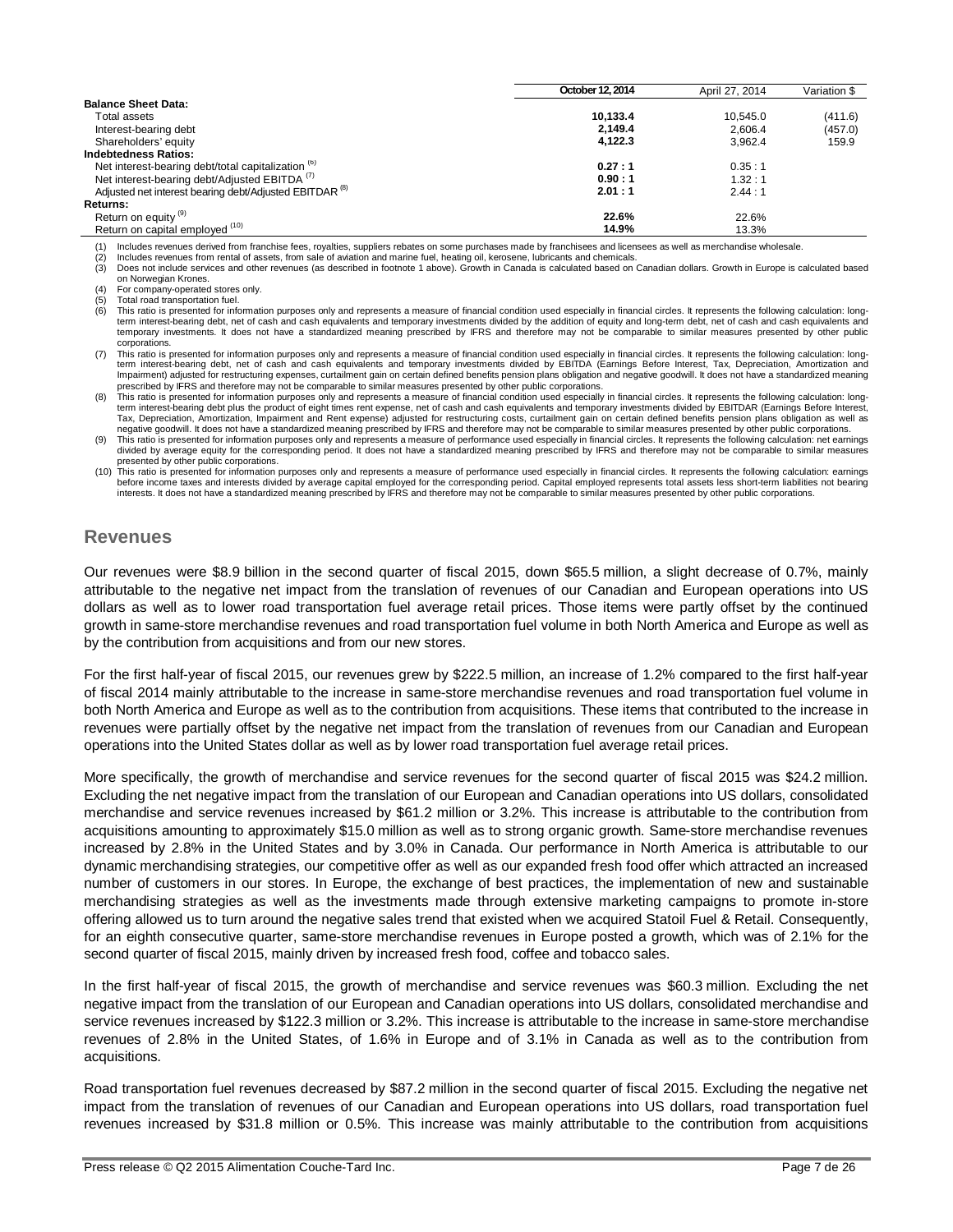amounting to approximately \$58.0 million, to the contribution from our recently opened stores as well as to organic growth. In the United States, same-store road transportation fuel volume increased by 2.1% while it decreased by 1.1% in Canada. In Europe, for the eighth consecutive quarter, same-store road transportation fuel volume showed a positive development where same-store volume increased by 2.2% which represents a strong improvement over the trend that our European network was posting before we acquired Statoil Fuel & Retail. Our new fuel brands "*milesTM*" and "*milesplusTM"* launched in some of our European markets are delivering encouraging results and were a great contributor to this quarter's performance. Those items, which contributed to the growth, were partly offset by the overall lower road transportation fuel average retail price, which had a negative impact of approximately \$125.0 million as well as by the impact on our European wholesale segment of the nonrenewal of several low return fuel supply contracts.

The following table shows the average retail price of road transportation fuel in our markets, starting with the third quarter of the fiscal year ended April 28, 2013:

| Quarter                               | rd د   | 4 <sup>th</sup> | 4 <sup>st</sup> | <sub>2</sub> nd | Weighted<br>average |
|---------------------------------------|--------|-----------------|-----------------|-----------------|---------------------|
| 52-week period ended October 12, 2014 |        |                 |                 |                 |                     |
| United States (US dollars per gallon) | 3.24   | 3.47            | 3.59            | 3.36            | 3.41                |
| Europe (US cents per litre)           | 107.49 | 104.11          | 101.53          | 95.18           | 101.83              |
| Canada (CA cents per litre)           | 113.11 | 118.74          | 121.64          | 117.00          | 117.32              |
| 52-week period ended October 13, 2013 |        |                 |                 |                 |                     |
| United States (US dollars per gallon) | 3.35   | 3.61            | 3.51            | 3.45            | 3.47                |
| Europe (US cents per litre)           | 104.71 | 103.80          | 100.72          | 103.25          | 103.40              |
| Canada (CA cents per litre)           | 110.43 | 115.65          | 114.53          | 117.05          | 114.18              |

For the first half-year of fiscal 2015, road transportation fuel revenues increased by \$180.7 million. Excluding the negative net impact from the translation of revenues of our Canadian and European operations into US dollars, road transportation fuel revenues increased by \$329.7 million or 2.6%. Same-store road transportation fuel volume increased by 2.0% in the United States, by 2.0% in Europe and decreased by 0.6% in Canada while acquisitions contributed to an increase in revenues of approximately \$189.0 million. Items which contributed to the growth were partially offset by the lower average retail price of road transportation fuel which generated a decrease in revenues of approximately \$80.0 million.

Other revenues were quite stable with a slight decrease of \$2.5 million in the second quarter of fiscal 2015 and of \$18.5 million in the first half-year of fiscal 2015.

# **Gross profit**

In the second quarter of fiscal 2015, the consolidated merchandise and service gross profit was \$659.1 million, an increase of \$11.6 million compared with the corresponding quarter of fiscal 2014. Excluding the net negative impact from the translation of our European and Canadian operations into US dollars, consolidated merchandise and service gross profit increased by \$24.6 million or 3.8%. This increase is attributable to organic growth, to the contribution from acquisitions which amounted to approximately \$5.0 million as well as to our improved consolidated gross margin. In Europe and in Canada, the gross margin increased by 1.3% and 0.3%, respectively, while it decreased by 0.1% in the United States. Overall, this performance reflects changes in the product-mix, the improvements we brought to our supply terms as well as our merchandising strategy in line with market competitiveness and economic conditions within each market. More specifically, in the United States, the gross margin was negatively impacted by changes in our product-mix following increased cigarette sales and the slight decrease in services revenues, partly offset by the impact of continuous growth in fresh food sales. In Europe, the increase in gross margin came from increased coffee and fresh food sales, two high margin categories, while in Canada, the increase is attributable to changes in our product-mix following the increase in cigarette sales as well as to our pricing strategies aimed at increasing store traffic.

During the first half-year of fiscal 2015, the consolidated merchandise and service gross profit was \$1,335.3 million, an increase of \$29.5 million compared with the corresponding period of fiscal 2014. Excluding the net negative impact from the translation of our European and Canadian operations into US dollars, consolidated merchandise and service gross profit increased by \$51.5 million or 3.9%. The gross margin was 32.7% in the United States, an increase of 0.2%, it was 33.4 % in Canada, down 0.2% while in Europe, it was 41.5 %, an increase of 1.2%.

In the second quarter of fiscal 2015, the road transportation fuel gross margin for our company-operated stores in the United States increased by 2.61  $\phi$  per gallon, from 21.56  $\phi$  per gallon last year to 24.17  $\phi$  per gallon this year. In Canada, the gross margin also increased to CA6.69¢ per litre compared with CA6.67¢ per litre for the second quarter of fiscal 2014. In Europe, the total road transportation fuel gross margin was 11.48  $\phi$  per litre for the second quarter of fiscal 2015, an increase of 0.05  $\phi$  per litre compared with 11.43  $\phi$  per litre for the second quarter of fiscal 2014. The road transportation fuel gross margin of our company-operated stores in the United States as well as the impact of expenses related to electronic payment modes for the last eight quarters, starting with the third quarter of fiscal year ended April 28, 2013, were as follows: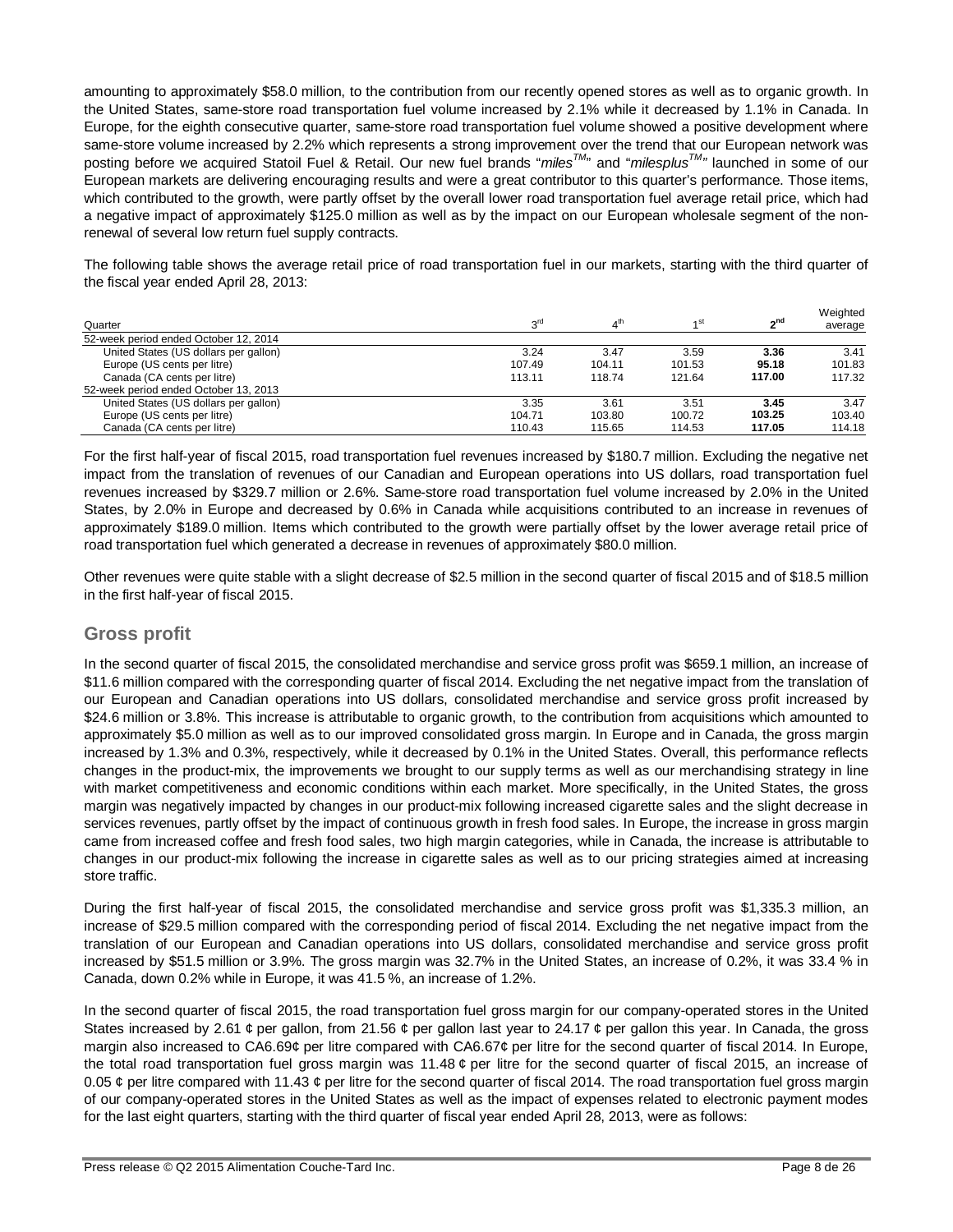(US cents per gallon)

|                                                                  |       |       |       |       | Weighted |
|------------------------------------------------------------------|-------|-------|-------|-------|----------|
| Quarter                                                          | oro   |       | ⊿ St  | 2n    | average  |
| 52-week period ended October 12, 2014                            |       |       |       |       |          |
| Before deduction of expenses related to electronic payment modes | 17.02 | 14.85 | 23.08 | 24.17 | 19.64    |
| Expenses related to electronic payment modes                     | 4.79  | 4.98  | 5.27  | 5.03  | 5.00     |
| After deduction of expenses related to electronic payment modes  | 12.23 | 9.87  | 17.81 | 19.14 | 14.64    |
| 52-week period ended October 13, 2013                            |       |       |       |       |          |
| Before deduction of expenses related to electronic payment modes | 17.80 | 19.30 | 19.42 | 21.56 | 19.42    |
| Expenses related to electronic payment modes                     | 4.79  | 5.03  | 4.99  | 5.04  | 4.95     |
| After deduction of expenses related to electronic payment modes  | 13.01 | 14.27 | 14.43 | 16.52 | 14.47    |

As demonstrated by the table above, although road transportation fuel margin can be volatile from a quarter to another, they tend to normalize on an annual basis.

Expenses related to electronic payment modes and associated volatility are not as significant in Europe and in Canada.

For the first half-year of fiscal 2015, the road transportation fuel gross margin for our company-operated stores in the United States increased by 3.13¢ per gallon, from 20.50¢ per gallon last fiscal year to 23.63¢ per gallon this fiscal year. In Canada, the margin also increased, reaching CA6.57¢ per litre compared with CA6.10¢ per litre for the comparable period of fiscal 2014. The total road transportation fuel margin in Europe stood at 11.57¢ per litre, an increase of 0.73¢ per litre.

## **Operating, selling, administrative and general expenses**

For the second quarter and first half-year of fiscal 2015, operating, selling, administrative and general expenses decreased by 0.6% and increased by 0.2%, respectively, compared with comparable periods of fiscal 2014 but increased by 0.8% and 0.6%, respectively, if we exclude certain items, as demonstrated by the following table:

|                                                                      | 12-week period ended<br>October 12, 2014 | 24-week period ended<br>October 12, 2014 |
|----------------------------------------------------------------------|------------------------------------------|------------------------------------------|
| Total variance as reported                                           | $(0.6\%)$                                | 0.2%                                     |
| Subtract:                                                            |                                          |                                          |
| Increase from incremental expenses related to acquisitions           | 0.7%                                     | 0.7%                                     |
| Increase from higher electronic payment fees, excluding acquisitions | 0.3%                                     | 0.5%                                     |
| Decrease from the net impact of foreign exchange translation         | $(2.4\%)$                                | $(1.7\%)$                                |
| Acquisition costs recognized to earnings of fiscal 2015              | 0.1%                                     | 0.1%                                     |
| Acquisition costs recognized to earnings of fiscal 2014              | $(0.1\%)$                                |                                          |
| <b>Remaining variance</b>                                            | 0.8%                                     | 0.6%                                     |

The remaining variances are mainly due to normal inflation as well as to higher expenses needed to support our organic growth. We continue to favour a tight control of our costs throughout the organization while making sure to maintain the quality of service we offer our clients.

In Europe, the level of expenses is still affected by the optimization of our new ERP system. Our IT costs should continue to decrease progressively over the course of the next quarters.

# **Earnings before interests, taxes, depreciation, amortization and impairment (EBITDA) and adjusted EBITDA**

During the second quarter of fiscal 2015, EBITDA increased by 11.3% compared to the same quarter last year, reaching \$515.1 million. Net of acquisition costs recorded to earnings, acquisitions contributed approximately \$2.0 million to EBITDA, while the variation in exchange rates had a net negative impact of approximately \$11.0 million. As for the first half-year of fiscal 2015, EBITDA increased by 10.6% compared to the same period of fiscal 2014, reaching \$1,011.8 million. Net of acquisition costs recorded to earnings, acquisitions contributed approximately \$10.0 million to EBITDA for the first half-year of fiscal 2015, while the variation in exchange rates had a net negative impact of approximately \$15.0 million.

For the first half-year, excluding the negative goodwill from both comparable periods, adjusted EBITDA increased by \$138.0 million or 15.8% compared to the corresponding period of the previous fiscal year, reaching \$1,011.3 million.

It should be noted that EBITDA and adjusted EBITDA are not performance measures defined by IFRS, but we, as well as investors and analysts, use these measures to evaluate the Corporation's financial and operating performance. Note that our definition of these measures may differ from the one used by other public corporations: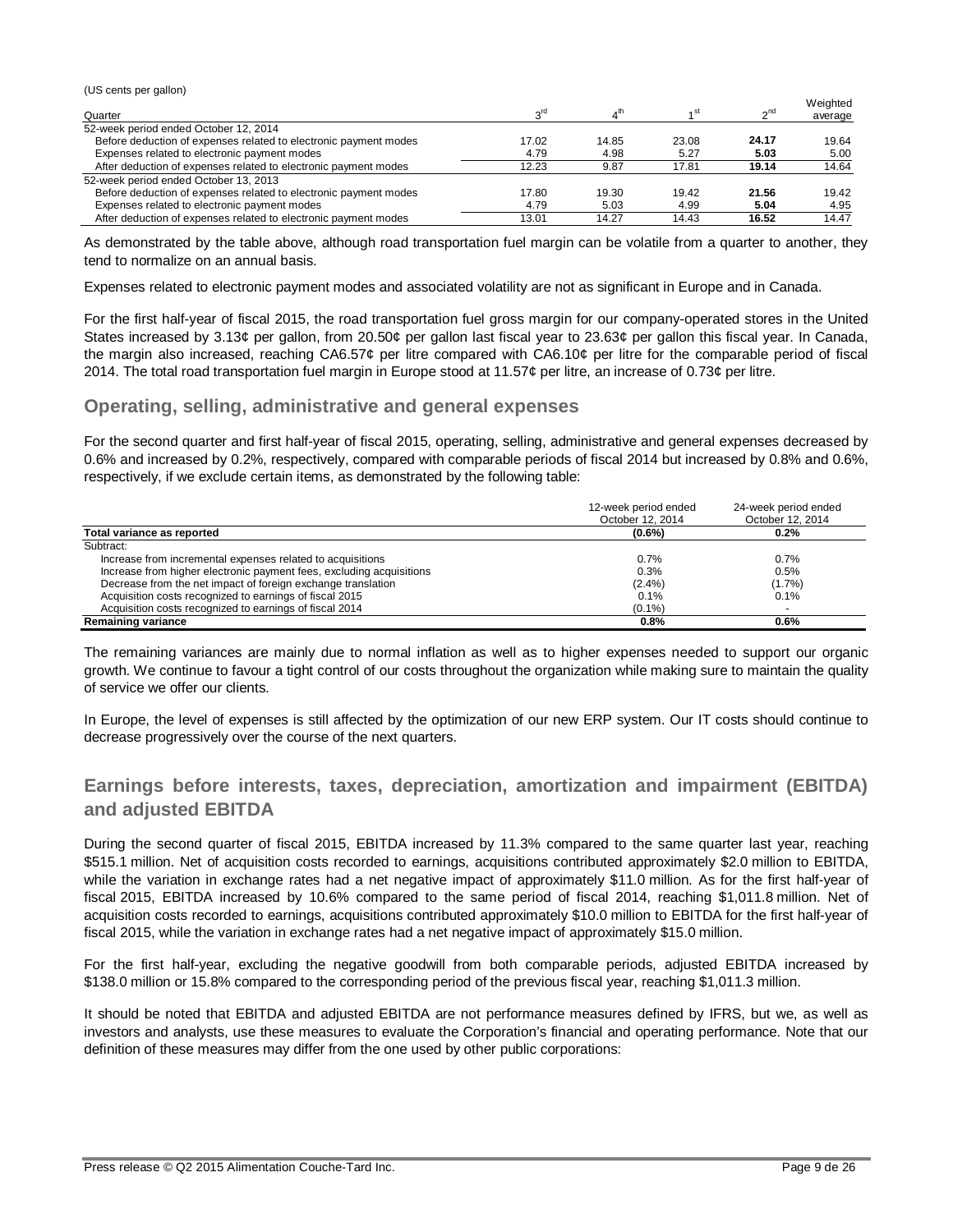|                                                       |                  | 12-week period ended | 24-week period ended |                  |  |
|-------------------------------------------------------|------------------|----------------------|----------------------|------------------|--|
| (in millions of US dollars)                           | October 12, 2014 | October 13, 2013     | October 12, 2014     | October 13, 2013 |  |
| Net earnings, as reported                             | 286.4            | 229.8                | 555.9                | 484.8            |  |
| Add:                                                  |                  |                      |                      |                  |  |
| Income taxes                                          | 87.4             | 53.5                 | 157.9                | 113.0            |  |
| Net financial expenses                                | 18.6             | 50.2                 | 48.6                 | 61.9             |  |
| Depreciation, amortization and impairment of property | 122.7            |                      | 249.4                |                  |  |
| and equipment, intangible and other assets            |                  | 129.3                |                      | 255.2            |  |
| <b>EBITDA</b>                                         | 515.1            | 462.8                | 1.011.8              | 914.9            |  |
| Remove:                                               |                  |                      |                      |                  |  |
| Negative goodwill                                     | -                |                      | (0.5)                | (41.6)           |  |
| <b>Adiusted EBITDA</b>                                | 515.1            | 462.8                | 1,011.3              | 873.3            |  |

# **Depreciation, amortization and impairment of property and equipment, intangible and other assets**

For the second quarter and first half-year of fiscal 2015, depreciation, amortization and impairment expense decreased as a result of the translation of our European and Canadian depreciation into US dollars. This decrease was partially offset by the impact of investments made in acquisitions, replacement of equipment, addition of new stores and ongoing improvement of our network.

## **Net financial expenses**

The second quarter of fiscal 2015 shows net financial expenses of \$18.6 million, a decrease of \$31.6 million compared to the second quarter of fiscal 2014. Excluding the net foreign exchange loss of \$0.9 million and of \$25.0 million recorded respectively in the second quarter of fiscal 2015 and in the second quarter of fiscal 2014, net financial expenses decreased by \$7.5 million. This decrease is mainly attributable to the reduction of our long-term debt following repayments made on our revolving and acquisition facilities partly offset by a higher average effective interest rate. The net foreign exchange loss of \$0.9 million is mainly due to the impact of the exchange rate fluctuations on certain inter-company balances and on our external long term debt as well as to the impact of exchange rates fluctuations on US dollar denominated sales from our European operations.

The first half-year of fiscal 2015 shows net financial expenses of \$48.6 million, a decrease of \$13.3 million compared to the first half-year of fiscal 2014. Excluding the net foreign exchange loss of \$9.6 million and the net foreign exchange loss of \$11.8 million recorded respectively in the first half-year of fiscal 2015 and in the first half-year of fiscal 2014, net financial expenses decreased by \$11.1 million. The decrease is mainly attributable to reasons similar to those of the second quarter partly offset by the accelerated amortization of our financing fees following the repayment of our acquisition facility ahead of its maturity. The net foreign exchange loss of \$9.6 million is mainly composed of items similar to those of the second quarter.

### **Income taxes**

The second quarter of fiscal 2015 shows an income tax rate of 23.4%, compared to an income tax rate of 18.9% for the corresponding quarter of the previous year and of 20.7% for the first quarter of fiscal 2015. For the first half-year of fiscal 2015, the rate is 22.1% compared to a rate of 18.9% for the first half-year of the previous fiscal year. Following legislative changes in Norway, we proceeded to an internal reorganization which generated a non-recurring tax expense of \$25.7 million.

## **Net earnings**

We closed the second quarter of fiscal 2015 with net earnings of \$286.4 million, compared to \$229.8 million for the second quarter of the previous fiscal year. Diluted net earnings per share stood at \$0.50, compared to \$0.40 the previous year. The translation of revenues and expenses from our Canadian and European operations into US dollars had a net negative impact of approximately \$7.0 million on net earnings this quarter.

Excluding from the second quarter of fiscal 2015 net earnings the non-recurring income tax expense, the net foreign exchange loss as well as acquisition costs and excluding from the second quarter of fiscal 2014 the net foreign exchange loss as well as acquisition costs, this quarter net earnings would have been approximately \$313.0 million, compared to \$249.0 million last year, an increase of \$64.0 million or 25.7%. Adjusted diluted net earnings per share would have been \$0.55 for the second quarter of fiscal 2015 compared to \$0.44 for the corresponding period of fiscal 2014, an increase of 25.0%.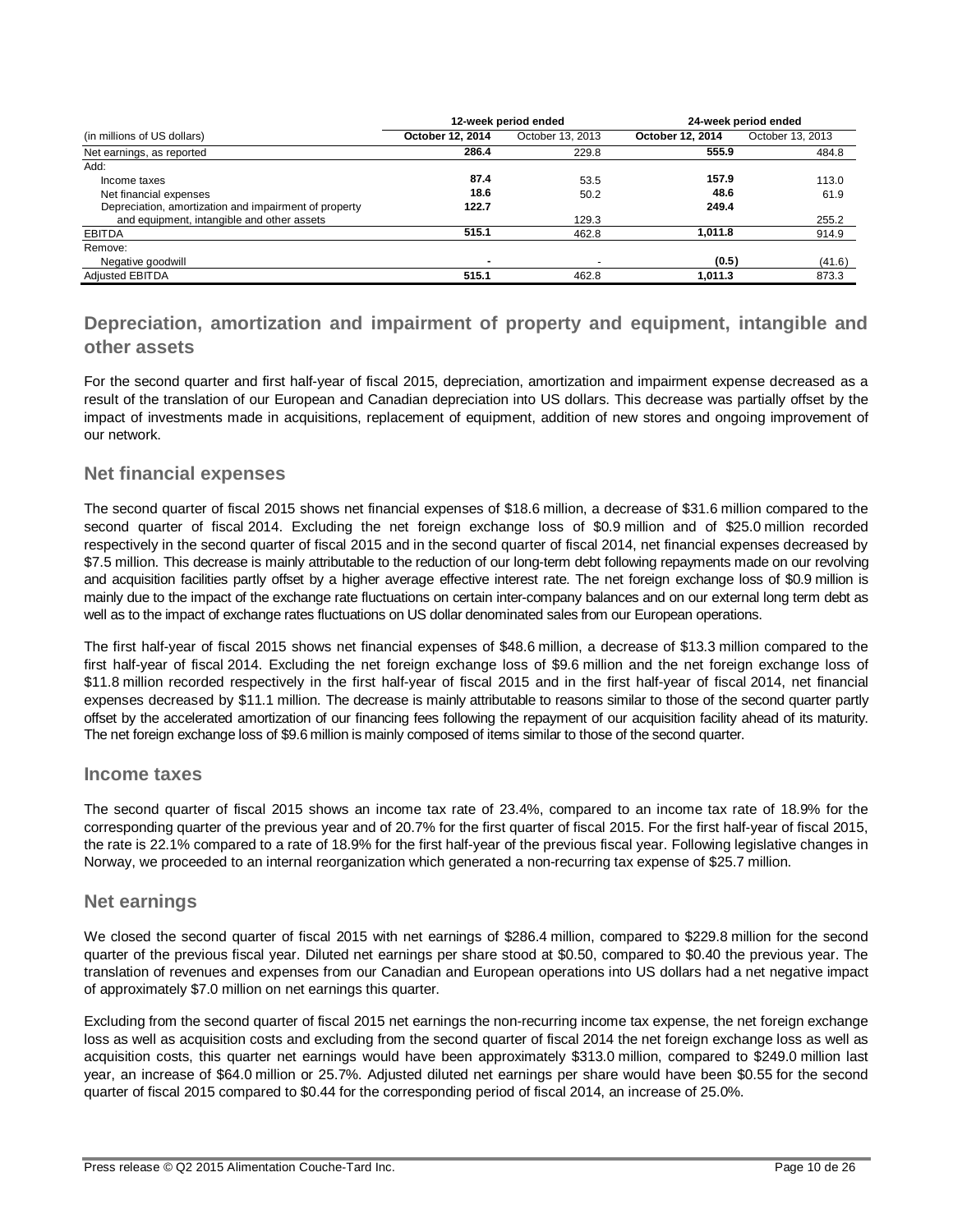For the first half-year of fiscal 2015, net earnings were \$555.9 million, compared to \$484.8 million for the comparable period of the previous fiscal year, an increase of \$71.1 million or 14.7%. Diluted net earnings per share stood at \$0.98 compared to \$0.85 the previous year, an increase of 15.3%.

Excluding from net earnings of the first half-year of fiscal 2015 the non-recurring tax expense, the negative goodwill, the net foreign exchange loss as well as acquisition costs and excluding from net earnings of the first-half year of fiscal 2014 the negative goodwill, the net foreign exchange loss as well as acquisition costs, net earnings would have been approximately \$589.0 million, up \$121.0 million or 25.9%, while diluted earnings per share would have been approximately \$1.04, an increase of 26.8%.

# **Financial Position as at October 12, 2014**

As shown by our indebtedness ratios included in the "Selected Consolidated Financial Information" section and our net cash provided by operating activities, our financial position is excellent.

Our total consolidated assets amounted to \$10.1 billion as at October 12, 2014, a decrease of \$411.6 million over the balance as at April 27, 2014. This decrease stems primarily from the net negative impact of the exchange rates variation at the balance sheet date, partly offset by the overall rise in assets resulting from the acquisitions we made during the first half-year of fiscal 2015.

During the 52-week period ended on October 12, 2014, we recorded a return on capital employed of 14.9%<sup>1</sup>.

Significant balance sheet variations are explained as follows:

## **Accounts receivable**

Accounts receivable decreased by \$269.2 million, from \$1,726.4 million as at April 27, 2014 to \$1,457.2 million as at October 12, 2014. The decrease mainly stems from the net negative impact of the exchange rates variation at the balance sheet date, which was approximately \$135.0 million as well as from the reclassification of the Aviation business' accounts receivable to assets held-for-sale.

## **Assets held-for-sale**

Assets held-for-sale stood at \$211.8 million as of October 12, 2014. They represent all of the Aviation business' assets which should be included in the disposal of this business. They are mostly comprised of accounts receivable, inventory as well as property and equipment.

# **Property and equipment**

Property and equipment decreased by \$212.7 million, from \$5,131.0 million as at April 27, 2014 to \$4,918.3 million as at October 12, 2014, mainly as a result of the net negative impact of the exchange rates variation at the balance sheet date, which was approximately \$265.0 million as well as from the reclassification of the of the Aviation business' assets to assets held-for-sale, partly offset by the increase from acquisitions we made during the first half-year of fiscal 2015.

## **Intangible assets**

 $\overline{a}$ 

Intangible assets decreased by \$100.4 million, from \$823.5 million as at April 27, 2014 to \$723.1 million as at October 12, 2014, mainly as a result of the net negative impact of the exchange rates variation at the balance sheet date, which was approximately \$55.0 million as well as of depreciation.

## **Accounts payable and accrued liabilities**

Accounts payable and accrued liabilities decreased by \$215.4 million, from \$2,510.3 million as at April 27, 2014 to \$2,294.9 million as at October 12, 2014. The decrease mainly stems from the net negative impact of the exchange rates

<sup>1</sup> This ratio is presented for information purposes only and represents a measure of performance used especially in financial circles. It represents the following calculation: earnings before income taxes and interests divided by average capital employed. Capital employed represents total assets less short-term liabilities not bearing interests. It does not have a standardized meaning prescribed by IFRS and therefore may not be comparable to similar measures presented by other public corporations. It includes Couche-Tard's results for the first half-year of fiscal 2015 and for the last half-year of fiscal 2014.

Press release © Q2 2015 Alimentation Couche-Tard Inc. Page 11 de 26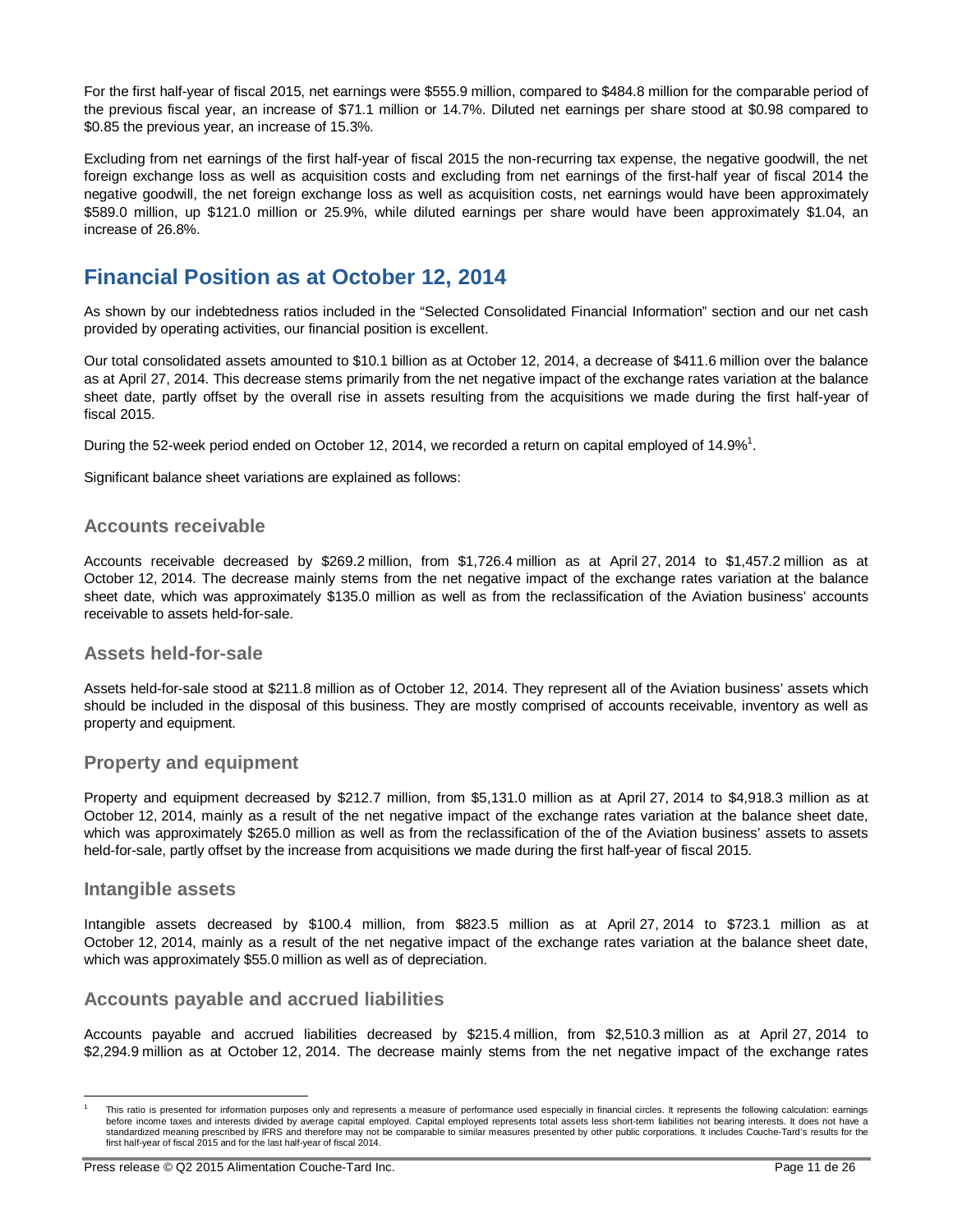variation at the balance sheet date, which was approximately \$157.0 million as well as from the reclassification of the Aviation business' accounts payable and accrued liabilities as liabilities associated with assets held-for-sale.

### **Income taxes payable**

Income taxes payable increased by \$126.1 million, from \$29.8 million as at April 27, 2014 to \$155.9 million as at October 12, 2014. The increase mainly stems from the timing of tax installments as well as from the impact of the internal restructuration following new tax legislation in Norway.

## **Long-term debt and current portion of long-term debt**

Long-term debt decreased by \$457.0 million, from \$2,606.4 million as at April 27, 2014 to \$2,149.4 million as at October 12, 2014, partly as a result of the impact of the strengthening of the Canadian dollar against the U.S. dollar at the balance sheet date. Excluding the foreign exchange impact, our long-term debt decreased by approximately \$440.0 million from repayments made from available cash. As a result, our debt, net of cash and cash equivalents, amounted to \$1,554.5 million as at October 12, 2014, a reduction of \$540.8 million compared to the balance as at April 27, 2014.

Following these repayments, we have fully reimbursed our \$3.2 billion acquisition facility used for the acquisition of Statoil Fuel & Retail in June 2012.

# **Equity**

Shareholders' equity amounted to \$4.1 billion as at October 12, 2014, up \$160.0 million compared to April 27, 2014, mainly reflecting net earnings of the first half-year of fiscal 2015, partly offset by dividends declared and other comprehensive loss. For the 52-week period ended October 12, 2014, we recorded a return on equity of 22.6%<sup>1</sup>.

# **Liquidity and Capital Resources**

Our sources of liquidity remain unchanged compared with the fiscal year ended April 27, 2014. For further information, please refer to our 2014 Annual Report. With respect to our capital expenditures, acquisitions carried out and our dividends paid in the first half-year of fiscal 2015, they were financed using available cash. We expect that cash generated from operations together with borrowings available under our revolving unsecured credit facilities will be adequate to meet our liquidity needs in the foreseeable future.

Our revolving credit facilities are detailed as follow:

### *US dollar term revolving unsecured operating credit D, maturing in December 2017*

On May 16, 2014, we amended our term revolving unsecured operating credit D to increase the maximum amount available from \$1,275.0 million to \$1,525.0 million, an increase of \$250.0 million, without incurring additional fees. All other terms remained unchanged. As at October 12, 2014, \$908.5 million of our revolving unsecured operating credit D had been used. As at the same date, the effective interest rate was 1.19% and standby letters of credit in the amount of CA\$2.3 million and \$29.4 million were outstanding.

### *Term revolving unsecured operating credit E, maturing in December 2016*

Credit agreement consisting of an initial maximum amount of \$50.0 million with an initial term of 50 months. The credit facility is available in the form of a revolving unsecured operating credit, available in US dollars. The amounts borrowed bear interest at variable rates based on the US base rate or the LIBOR rate plus a variable margin. As at October 12, 2014, term credit E was unused.

### *Available liquidities*

 $\overline{\phantom{a}}$ 

As at October 12, 2014, a total of approximately \$635.0 million were available under our revolving unsecured credit facilities and we were in compliance with the restrictive covenants and ratios imposed by the credit agreements at that date. Thus, at the same date, we had access to approximately \$1.2 billion through our available cash and revolving unsecured operating credit agreements.

<sup>1</sup> This ratio is presented for information purposes only and represents a measure of performance used especially in financial circles. It represents the following calculation: net earnings divided by average equity. It does not have a standardized meaning prescribed by IFRS and therefore may not be comparable to similar measures presented by other public<br>corporations. It includes Couche-Tard's results for th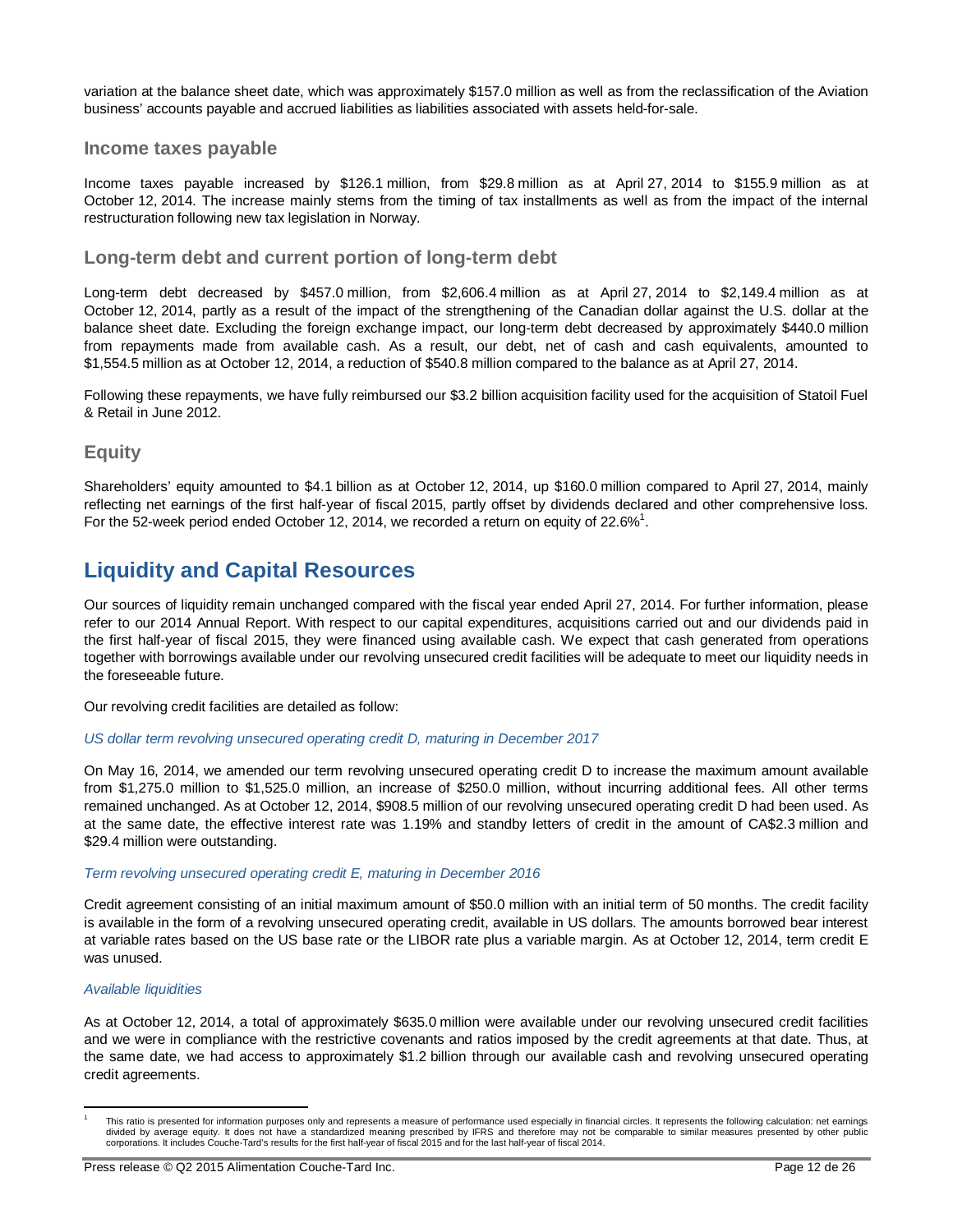# **Selected Consolidated Cash Flow Information**

|                                                                                                                   | 12-week period ended |             |           | 24-week period ended |             |           |  |
|-------------------------------------------------------------------------------------------------------------------|----------------------|-------------|-----------|----------------------|-------------|-----------|--|
|                                                                                                                   | October 12.          | October 13. | Variation | October 12.          | October 13. | Variation |  |
| (In millions of US dollars)                                                                                       | 2014                 | 2013        |           | 2014                 | 2013        |           |  |
| <b>Operating activities</b>                                                                                       |                      |             |           |                      |             |           |  |
| Net cash provided by operating activities                                                                         | 541.4                | 493.7       | 47.7      | 892.7                | 804.0       | 88.7      |  |
| <b>Investing activities</b>                                                                                       |                      |             |           |                      |             |           |  |
| Purchase of property and equipment, intangible and other<br>assets, net of proceeds from the disposal of property |                      |             |           |                      |             |           |  |
| and equipment and other assets                                                                                    | (101.8)              | (84.0)      | (17.8)    | (156.1)              | (138.4)     | (17.7)    |  |
| Business acquisitions                                                                                             | (123.9)              | (16.7)      | (107.2)   | (155.7)              | (108.1)     | (47.6)    |  |
| Other                                                                                                             |                      | (0.2)       | 0.2       | (0.3)                | 20.5        | (20.8)    |  |
| Net cash used in investing activities                                                                             | (225.7)              | (100.9)     | (124.8)   | (312.1)              | (226.0)     | (86.1)    |  |
| <b>Financing activities</b>                                                                                       |                      |             |           |                      |             |           |  |
| Repayment of the acquisition facility                                                                             | (195.0)              | (300.0)     | 105.0     | (555.0)              | (903.0)     | 348.0     |  |
| Issuance of Canadian dollar denominated senior                                                                    |                      |             |           |                      |             |           |  |
| unsecured notes, net of financing costs                                                                           |                      | 285.6       | (285.6)   |                      | 285.6       | (285.6)   |  |
| Net (decrease) increase in other debt                                                                             | (69.6)               | (259.5)     | 189.9     | 105.4                | 140.9       | (35.5)    |  |
| <b>Dividends</b>                                                                                                  | (44.1)               | (29.5)      | (14.6)    | (44.1)               | (29.5)      | (14.6)    |  |
| Issuance of shares upon exercise of stock-options                                                                 |                      | 8.1         | (8.1)     |                      | 9.3         | (9.3)     |  |
| Net cash used in financing activities                                                                             | (308.7)              | (295.3)     | (13.4)    | (493.7)              | (496.7)     | 3.0       |  |
| <b>Credit ratings</b>                                                                                             |                      |             |           |                      |             |           |  |
| Standard and Poor's - Corporate credit rating                                                                     |                      |             |           | <b>BBB</b>           | BBB-        |           |  |
| Moody's - Senior unsecured notes credit rating                                                                    |                      |             |           | Baa2                 | Baa3        |           |  |

# **Operating activities**

During the second quarter of fiscal 2015, net cash from our operations reached \$541.4 million, up \$47.7 million compared to the second quarter of fiscal year 2014, mainly due to higher net earnings not taking into account non-cash items, including depreciation, amortization and impairment of property and equipment and other assets.

During the first half-year of fiscal 2015, net cash from our operations reached \$892.7 million, up \$88.7 million compared to the corresponding period of fiscal year 2014 for reasons similar to those of the second quarter.

## **Investing activities**

During the second quarter of fiscal 2015, investing activities were primarily for acquisitions for an amount of \$123.9 million and for net investments in property and equipment and other assets which amounted to \$101.8 million.

Since the beginning of the fiscal year, investing activities were also primarily for net investment in property and equipment and other assets, which amounted to \$156.1 million and for acquisitions for an amount of \$155.7 million.

Net investments in property and equipment and other assets were primarily for the replacement of equipment in some of our stores in order to enhance our offering of products and services, the addition of new stores, the ongoing improvement of our network as well as for investments in information technology.

## **Financing activities**

During the second quarter of fiscal 2015, we repaid a total amount of \$195.0 million on our acquisition facility and of \$65.0 million on our revolving facilities using available cash.

During the first half-year of fiscal 2015, we repaid a total amount of \$555.0 million on our acquisition facility, of which \$360.0 million was drawn from our revolving facilities and \$195.0 million was from available cash. During the same period, we also repaid a total amount of \$245.0 million on our revolving facilities using available cash.

# **Contractual Obligations and Commercial Commitments**

There were no major changes during the 24-week period ended October 12, 2014, with respect to our contractual obligations and commercial commitments. For more information, please refer to our 2014 Annual Report.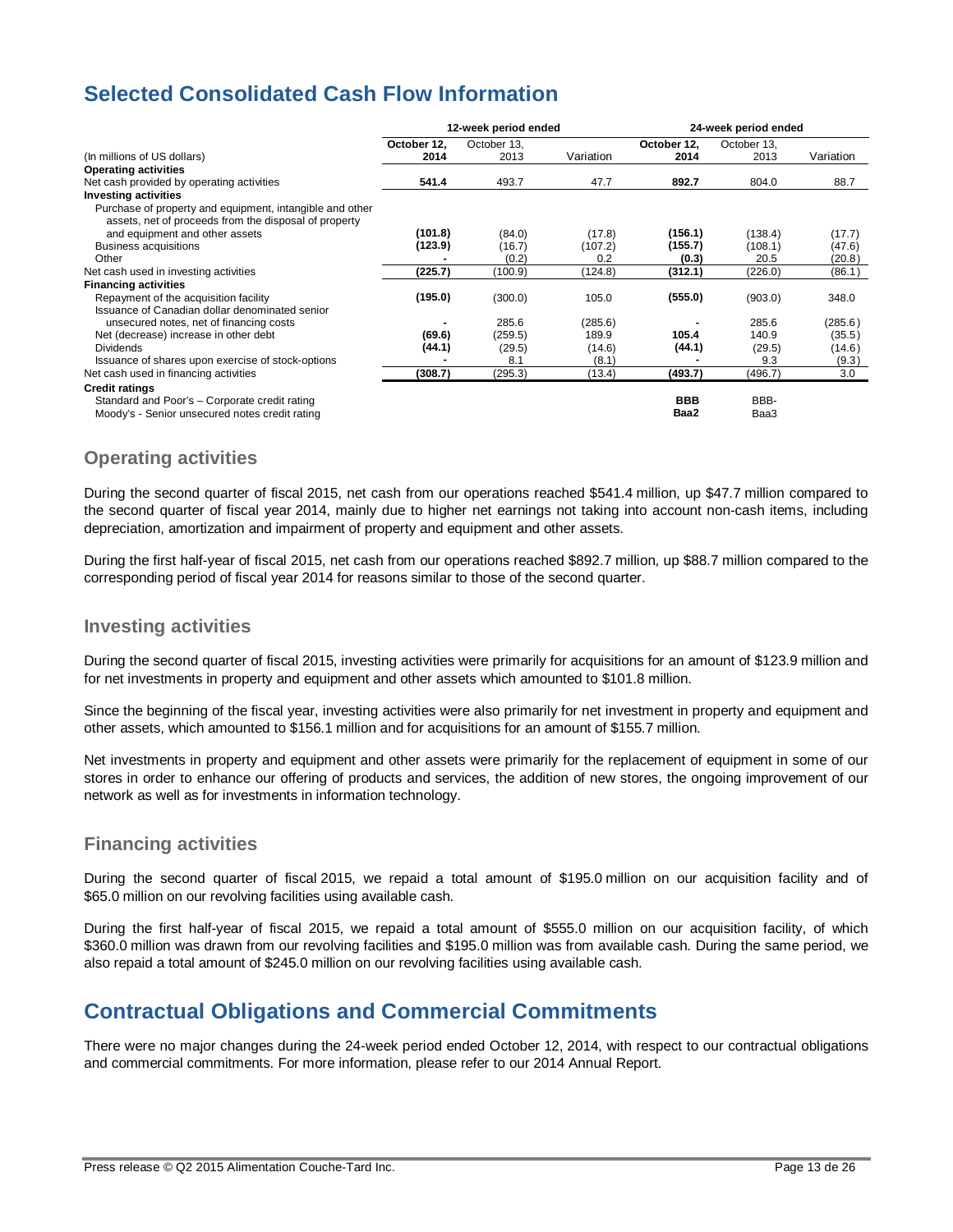# **Selected Quarterly Financial Information**

The Corporation's 52-week reporting cycle is divided into quarters of 12 weeks each except for the third quarter, which comprises 16 weeks. When a fiscal year, such as fiscal 2012, contains 53 weeks, the fourth quarter comprises 13 weeks. The following is a summary of selected consolidated financial information derived from the Corporation's interim consolidated financial statements for each of the eight most recently completed quarters.

|                                                                                                                       | 12-week period ended<br>October 12, 2014 |          | 52-week period ended April 27, 2014 |                 |          |          | Extract from 52-week<br>period ended |                 |
|-----------------------------------------------------------------------------------------------------------------------|------------------------------------------|----------|-------------------------------------|-----------------|----------|----------|--------------------------------------|-----------------|
| (In millions of US dollars except for per share data)                                                                 |                                          |          |                                     |                 |          |          | April 28, 2013                       |                 |
| Quarter                                                                                                               | 2 <sup>na</sup>                          |          |                                     | $3^{\text{rd}}$ | $2^{nd}$ |          | $4^{\text{th}}$                      | 3 <sup>rd</sup> |
| Weeks                                                                                                                 | 12 weeks                                 | 12 weeks | 12 weeks                            | 16 weeks        | 12 weeks | 12 weeks | 12 weeks                             | 16 weeks        |
| <b>Revenues</b>                                                                                                       | 8,944.4                                  | 9,189.2  | 8,952.3                             | 11,093.2        | 9,009.9  | 8,901.2  | 8,776.0                              | 11,467.0        |
| Operating income before depreciation, amortization and<br>impairment of property and equipment, intangibles and other | 510.0                                    |          |                                     |                 |          |          |                                      |                 |
| assets<br>Depreciation, amortization and impairment of property and                                                   |                                          | 492.0    | 296.3                               | 420.5           | 457.3    | 443.4    | 292.7                                | 391.4           |
| equipment and other assets                                                                                            | 122.7                                    | 126.7    | 142.0                               | 186.0           | 129.3    | 125.9    | 138.1                                | 182.5           |
| Operating income                                                                                                      | 387.3                                    | 365.3    | 154.3                               | 234.5           | 328.0    | 317.5    | 154.6                                | 208.9           |
| Share of earnings of joint ventures and associated companies<br>accounted for using the equity method                 | 5.1                                      | 4.7      | 3.9                                 | 4.6             | 5.5      | 8.7      | 3.0                                  | 3.9             |
| Net financial expenses                                                                                                | 18.6                                     | 30.0     | 26.9                                | 21.8            | 50.2     | 11.7     | 20.7                                 | 49.4            |
| Net earnings                                                                                                          | 286.4                                    | 269.5    | 145.1                               | 182.3           | 229.8    | 255.0    | 146.4                                | 142.2           |
| Net earnings per share                                                                                                |                                          |          |                                     |                 |          |          |                                      |                 |
| Basic                                                                                                                 | \$0.51                                   | \$0.48   | \$0.26                              | \$0.32          | \$0.41   | \$0.45   | \$0.26                               | \$0.25          |
| <b>Diluted</b>                                                                                                        | \$0.50                                   | \$0.47   | \$0.25                              | \$0.32          | \$0.40   | \$0.45   | \$0.26                               | \$0.25          |

The volatility of road transportation fuel gross margin and seasonality both have an impact on the variability of our quarterly net earnings. Given acquisitions made in recent years and higher retail prices at the pump, road transportation fuel revenues have become a more significant segment of our business and therefore our quarterly results are more sensitive to the volatility of road transportation fuel gross margins. However, road transportation fuel margins tend to be less volatile when considered on an annual basis or a longer term. With that said, the majority of our operating income is still derived from merchandise and service sales.

# **Outlook**

For the remainder of fiscal 2015, we expect to pursue our investments with caution in order to, amongst other things, improve our network and build additional stores. We also intend to keep an ongoing focus on our sales, supply terms and operating expenses while keeping an eye on growth opportunities that may be available.

Similar to prior years, we will pay special attention to the realization of synergies related to the Statoil Fuel & Retail's acquisition and to the reduction of our debt level in order to continue to improve our financial flexibility and hopefully further improve the quality of our credit rating.

Finally, in line with our business model, we intend to continue focusing on the sale of fresh products and on innovation, including the introduction of new products and services, in order to satisfy the needs of our large clientele.

# **Profile**

Couche-Tard is the leader in the Canadian convenience store industry. In the United States, it is the largest independent convenience store operator in terms of number of company-operated stores. In Europe, Couche-Tard is a leader in convenience store and road transportation fuel in Scandinavian and Baltic countries while it has a significant presence in Poland.

As of October 12, 2014, Couche-Tard's network comprised 6,303 convenience stores throughout North America, including 4,851 stores with road transportation fuel dispensing. Its North-American network consists of 13 business units, including nine in the United States covering 40 states and four in Canada covering all ten provinces. More than 60,000 people are employed throughout its network and at the service offices in North America.

In Europe, Couche-Tard operates a broad retail network across Scandinavia (Norway, Sweden, Denmark), Poland, the Baltics (Estonia, Latvia, Lithuania) and Russia, which comprised 2,239 stores as at October 12, 2014, the majority of which offer road transportation fuel and convenience products while the others are unmanned automated service-stations which offer road transportation fuel only. The Corporation also offers other products, including stationary energy, marine fuel, aviation fuel,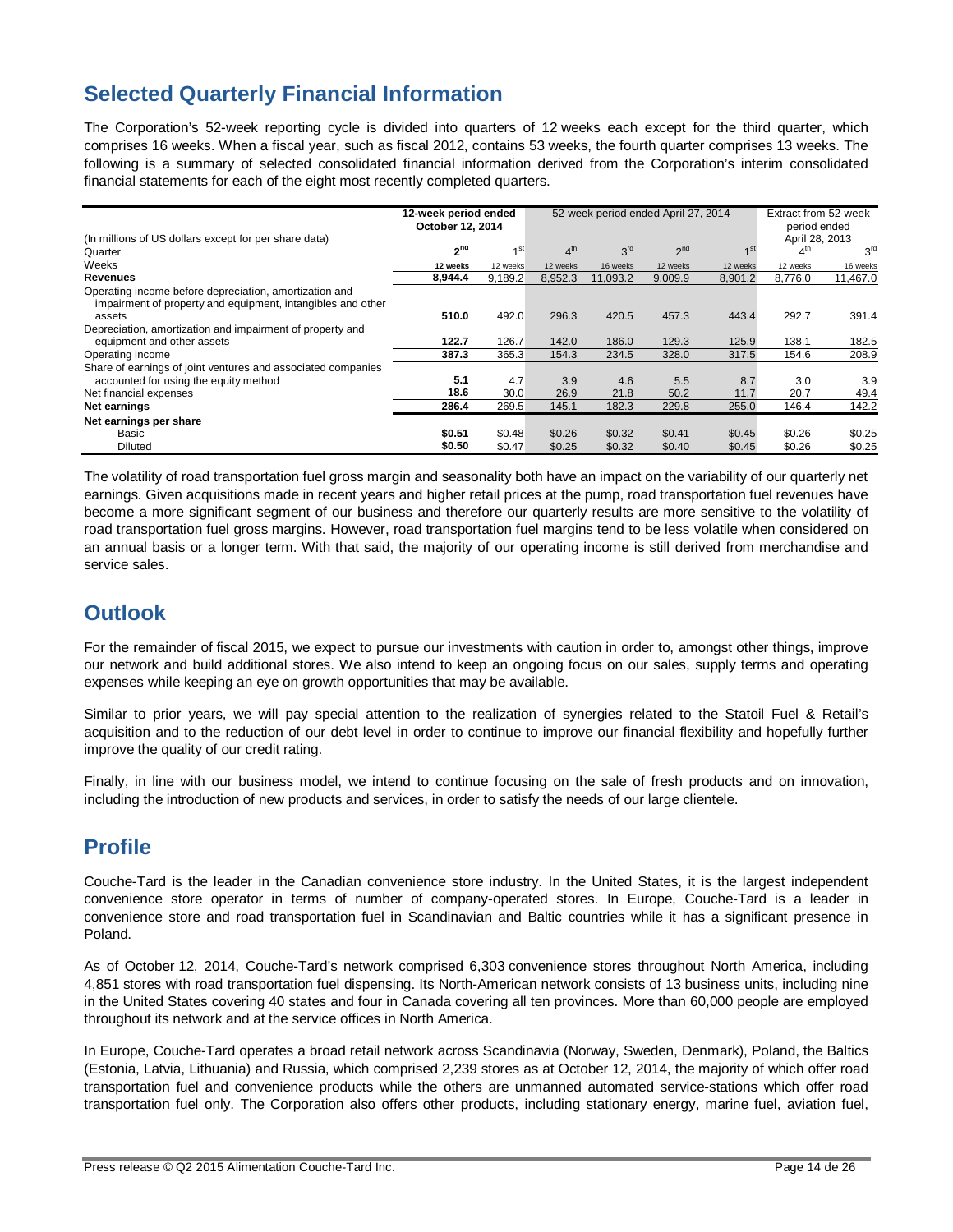lubricants and chemicals. Couche-Tard operates key fuel terminals and fuel depots in eight countries. Including employees at Statoil branded franchise stations, about 17,500 people work in its retail network, terminals and service offices across Europe.

In addition, under licensing agreements, about 4,600 stores are operated under the Circle K banner in 12 other countries worldwide (China, Guam, Honduras, Hong Kong, Indonesia, Japan, Macau, Malaysia, Mexico, the Philippines, Vietnam and the United Arab Emirates) which brings to more than 13,100 the number of sites in Couche-Tard's network.

## **Source**

### **Raymond Paré**, Vice-President and Chief Financial Officer Tel: (450) 662-6632 ext. 4607 **investor.relations@couche-tard.com**

The statements set forth in this press release, which describes Couche-Tard's objectives, projections, estimates, expectations or forecasts, may constitute forward-looking statements within the meaning of securities legislation. Positive or negative verbs such as "believe", "could", "should", "intend", "expect", "estimate", "assume" and other related expressions are used to identify such statements. Couche-Tard would like to point out that, by their very nature, forward-looking statements involve risks and uncertainties such that its results, or the measures it adopts, could differ materially from those indicated or underlying these statements, or could have an impact on the degree of realization of a particular projection. Major factors that may lead to a material difference between Couche-Tard's actual results and the projections or expectations set forth in the forward-looking statements include the effects of the integration of acquired businesses and the ability to achieve projected synergies, fluctuations in margins on motor fuel sales, competition in the convenience store and retail motor fuel industries, exchange rate variations, and such other risks as described in detail from time to time in the reports filed by Couche-Tard with securities authorities in Canada and the United States. Unless otherwise required by applicable securities laws, Couche-Tard disclaims any intention or obligation to update or revise any forwardlooking statements, whether as a result of new information, future events or otherwise. The forward-looking information in this release is based on information available as of the date of the release.

# **Webcast on November 25, 2014 at 2:30 P.M. (ET)**

Couche-Tard invites analysts known to the Corporation to send their two questions in advance to its management, before 11:00 A.M. (ET) on November 25, 2014.

Financial analysts and investors who wish to listen to the webcast on Couche-Tard's results which will take place online on November 25, 2014 at 2:30 P.M. (ET) can do so by accessing the Corporation's website at http://corpo.couche-tard.com/ and by clicking on the corporate presentations link of the investor relations section. For those who will not be able to listen to the live presentation, the recording of the webcast will be available on the Corporation's website for a period of 90 days.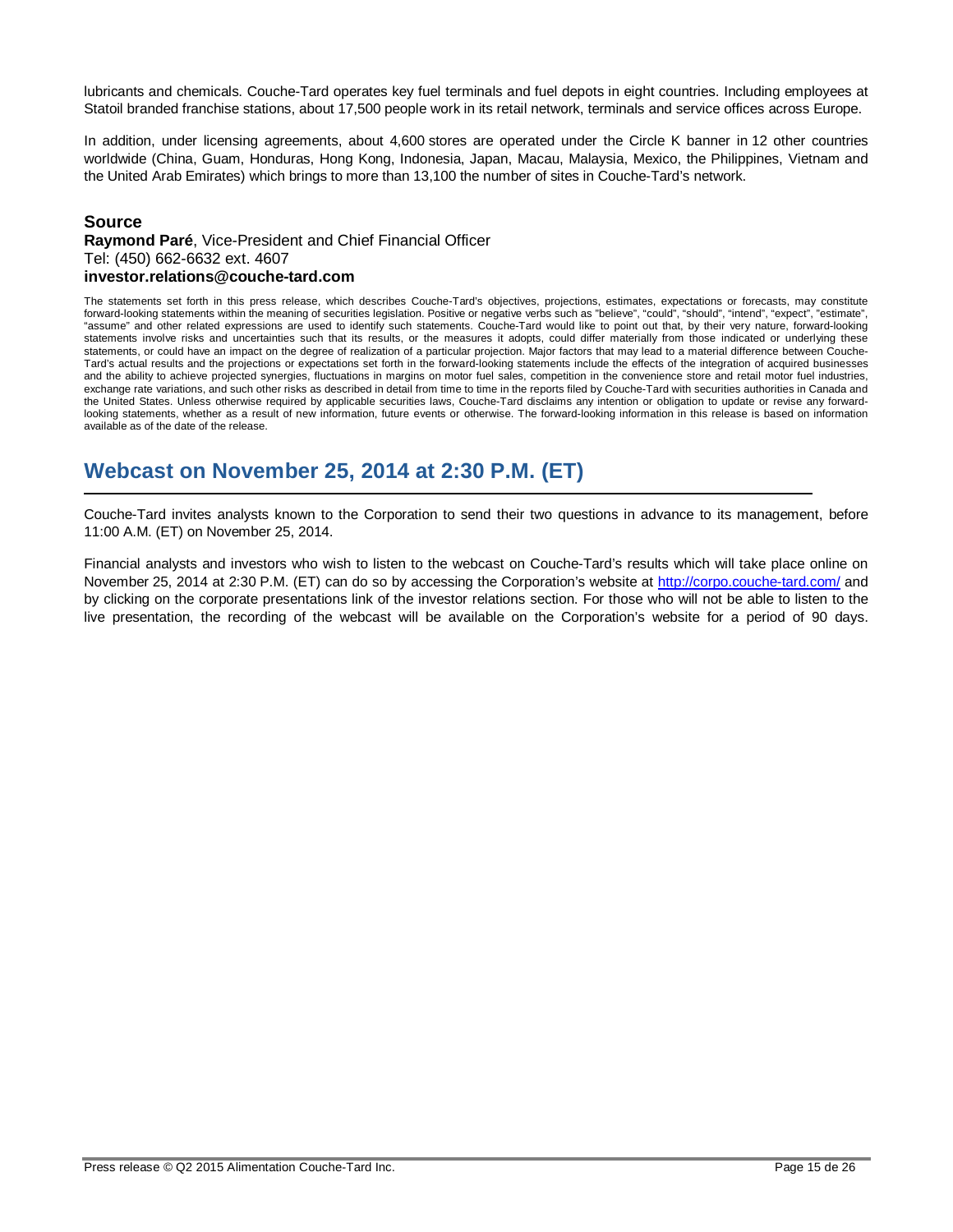## **CONSOLIDATED STATEMENTS OF EARNINGS**

(in millions of US dollars, except per share amounts, unaudited)

|                                                                                                       |             | 12 weeks    | 24 weeks         |                   |
|-------------------------------------------------------------------------------------------------------|-------------|-------------|------------------|-------------------|
| For the periods ended                                                                                 | October 12, | October 13, | October 12,      | October 13,       |
|                                                                                                       | 2014        | 2013        | 2014             | 2013              |
|                                                                                                       | \$          | \$          | \$               | \$                |
| <b>Revenues</b>                                                                                       | 8,944.4     | 9,009.9     | 18,133.6         | 17,911.1          |
| Cost of sales                                                                                         | 7,656.6     | 7,770.3     | 15,565.5         | 15,488.5          |
| <b>Gross profit</b>                                                                                   | 1,287.8     | 1,239.6     | 2,568.1          | 2,422.6           |
| Operating, selling, administrative and general expenses<br>Negative goodwill (Note 3)                 | 777.8       | 782.3       | 1,566.6<br>(0.5) | 1,563.5<br>(41.6) |
| Depreciation, amortization and impairment of property and                                             |             |             |                  |                   |
| equipment, intangibles and other assets                                                               | 122.7       | 129.3       | 249.4            | 255.2             |
|                                                                                                       | 900.5       | 911.6       | 1,815.5          | 1,777.1           |
| <b>Operating income</b>                                                                               | 387.3       | 328.0       | 752.6            | 645.5             |
| Share of earnings of joint ventures and associated companies<br>accounted for using the equity method | 5.1         | 5.5         | 9.8              | 14.2              |
| Financial expenses                                                                                    | 20.2        | 27.5        | 43.4             | 56.8              |
| Financial revenues                                                                                    | (2.5)       | (2.3)       | (4.4)            | (6.7)             |
| Foreign exchange loss                                                                                 | 0.9         | 25.0        | 9.6              | 11.8              |
| <b>Net financial expenses</b>                                                                         | 18.6        | 50.2        | 48.6             | 61.9              |
| Earnings before income taxes                                                                          | 373.8       | 283.3       | 713.8            | 597.8             |
| Income taxes                                                                                          | 87.4        | 53.5        | 157.9            | 113.0             |
| <b>Net earnings</b>                                                                                   | 286.4       | 229.8       | 555.9            | 484.8             |
| Net earnings attributable to:                                                                         |             |             |                  |                   |
| Shareholders of the Corporation                                                                       | 286.2       | 229.5       | 555.4            | 484.4             |
| Non-controlling interest                                                                              | 0.2         | 0.3         | 0.5              | 0.4               |
| <b>Net earnings</b>                                                                                   | 286.4       | 229.8       | 555.9            | 484.8             |
|                                                                                                       |             |             |                  |                   |
| Net earnings per share (Note 6)                                                                       |             |             |                  |                   |
| <b>Basic</b>                                                                                          | 0.51        | 0.41        | 0.98             | 0.86              |
| <b>Diluted</b>                                                                                        | 0.50        | 0.40        | 0.98             | 0.85              |
| Weighted average number of shares - basic (in thousands)                                              | 565,797     | 563,553     | 565,777          | 563,156           |
| Weighted average number of shares - diluted (in thousands)                                            | 568,580     | 567,965     | 568,543          | 567,710           |
| Number of shares outstanding at end of period (in thousands)                                          | 565,877     | 565,521     | 565,877          | 565,521           |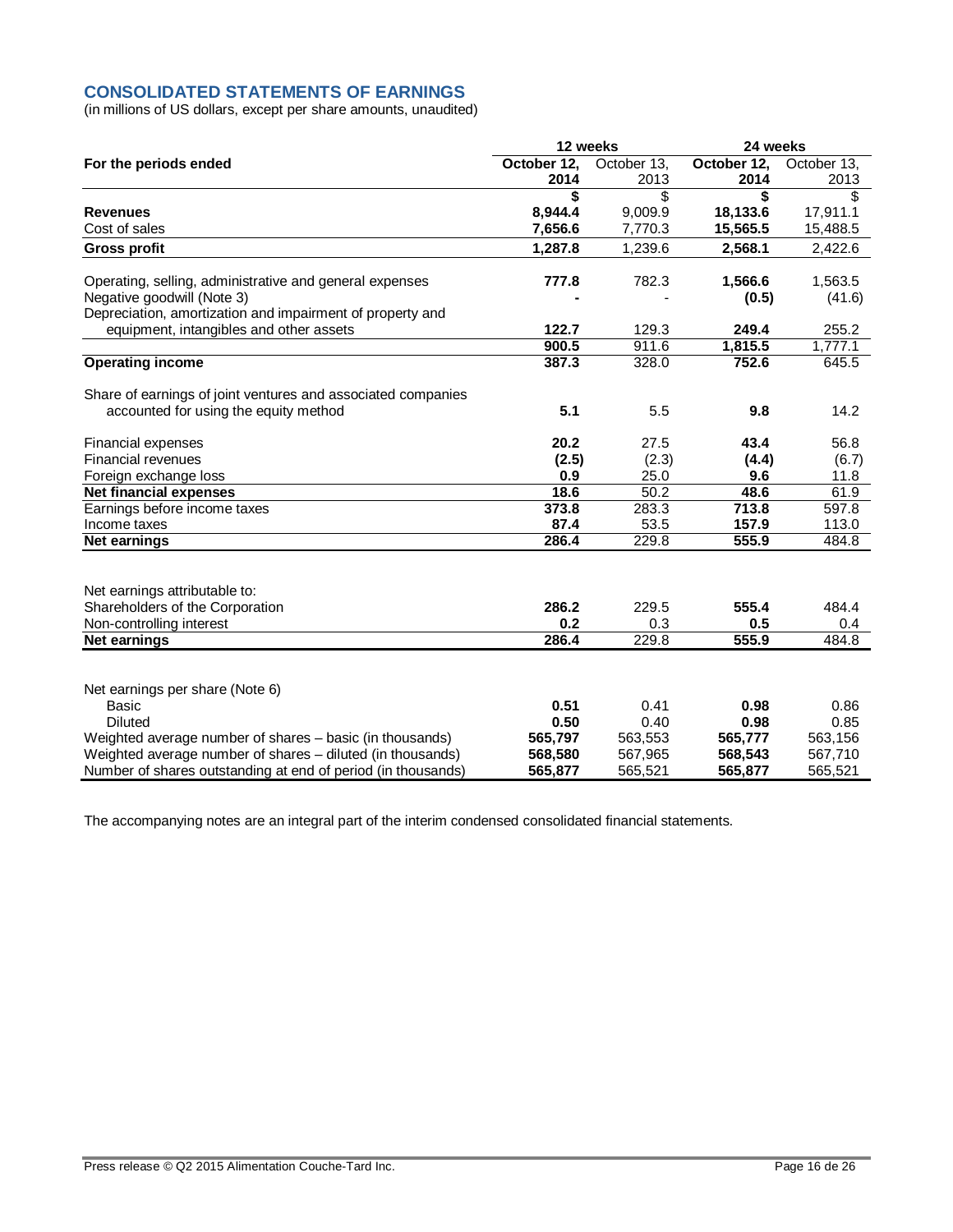## **CONSOLIDATED STATEMENTS OF COMPREHENSIVE INCOME**

(in millions of US dollars, unaudited)

|                                                                           | 12 weeks    |             | 24 weeks    |             |
|---------------------------------------------------------------------------|-------------|-------------|-------------|-------------|
| For the periods ended                                                     | October 12, | October 13, | October 12, | October 13, |
|                                                                           | 2014        | 2013        | 2014        | 2013        |
|                                                                           | \$          | \$          | \$          | \$          |
| Net earnings                                                              | 286.4       | 229.8       | 555.9       | 484.8       |
| Other comprehensive income                                                |             |             |             |             |
| Items that may be reclassified subsequently to earnings                   |             |             |             |             |
| <b>Translation adjustments</b>                                            |             |             |             |             |
| Changes in cumulative translation adjustments                             | (199.0)     | 93.3        | (320.6)     | 5.6         |
| Change in fair value of financial instruments designated as               |             |             |             |             |
| a hedge of the Corporation's net investment in its U.S.                   |             |             |             |             |
| operations <sup>(1)</sup>                                                 | (38.1)      | (6.7)       | (20.2)      | (13.2)      |
| Net interest on financial instruments designated as a hedge               |             |             |             |             |
| of the Corporation's net investment in its U.S. operations <sup>(2)</sup> | 0.1         | 0.7         | 0.7         | 1.6         |
| <b>Cash flow hedges</b>                                                   |             |             |             |             |
| Change in fair value of financial instruments <sup>(3)</sup>              | 5.7         | 1.6         | 5.2         | 2.9         |
| Gain realized on financial instruments reclassified to                    |             |             |             |             |
| earnings <sup>(4)</sup>                                                   | (3.4)       | (1.1)       | (3.4)       | (2.4)       |
| Items that will never be reclassified to earnings                         |             |             |             |             |
| Net actuarial (loss) gain (5)                                             | (14.7)      | 2.2         | (14.7)      | 2.2         |
| Other comprehensive (loss) income                                         | (249.4)     | 90.0        | (353.0)     | (3.3)       |
| <b>Comprehensive income</b>                                               | 37.0        | 319.8       | 202.9       | 481.5       |
|                                                                           |             |             |             |             |
| Comprehensive income attributable to:                                     |             |             |             |             |
| Shareholders of the Corporation                                           | 36.8        | 319.5       | 202.4       | 481.1       |
| Non-controlling interest                                                  | 0.2         | 0.3         | 0.5         | 0.4         |
| <b>Comprehensive income</b>                                               | 37.0        | 319.8       | 202.9       | 481.5       |
|                                                                           |             |             |             |             |

(1) For the 12 and 24-week periods ended October 12, 2014, these amounts are net of income taxes of \$6.8 and \$2.3, respectively. For the 12 and 24-week periods ended October 13, 2013, these amounts are net of income taxes of \$0.5 and \$1.9, respectively.

(2) For the 12 and 24-week periods ended October 12, 2014, these amounts are net of income taxes of \$0.1 and \$0.3, respectively. For the 12 and 24-week periods ended October 13, 2013, these amounts are net of income taxes of \$0.4 and \$0.6, respectively.

(3) For the 12 and 24-week periods ended October 12, 2014, these amounts are net of income taxes of \$2.1 and \$1.6, respectively. For the 12 and 24-week periods ended October 13, 2013, these amounts are net of income taxes of \$0.2 and \$0.4, respectively.

(4) For the 12 and 24-week periods ended October 12, 2014, these amounts are net of income taxes of \$1.3. For the 12 and 24-week periods ended October 13, 2013, these amounts are net of income taxes of \$0.2 and \$0.4, respectively.

(5) For the 12 and 24-week periods ended October 12, 2014, these amounts are net of income taxes of \$5.4. For the 12 and 24-week periods ended October 13, 2013, these amounts are net of income taxes of \$0.9.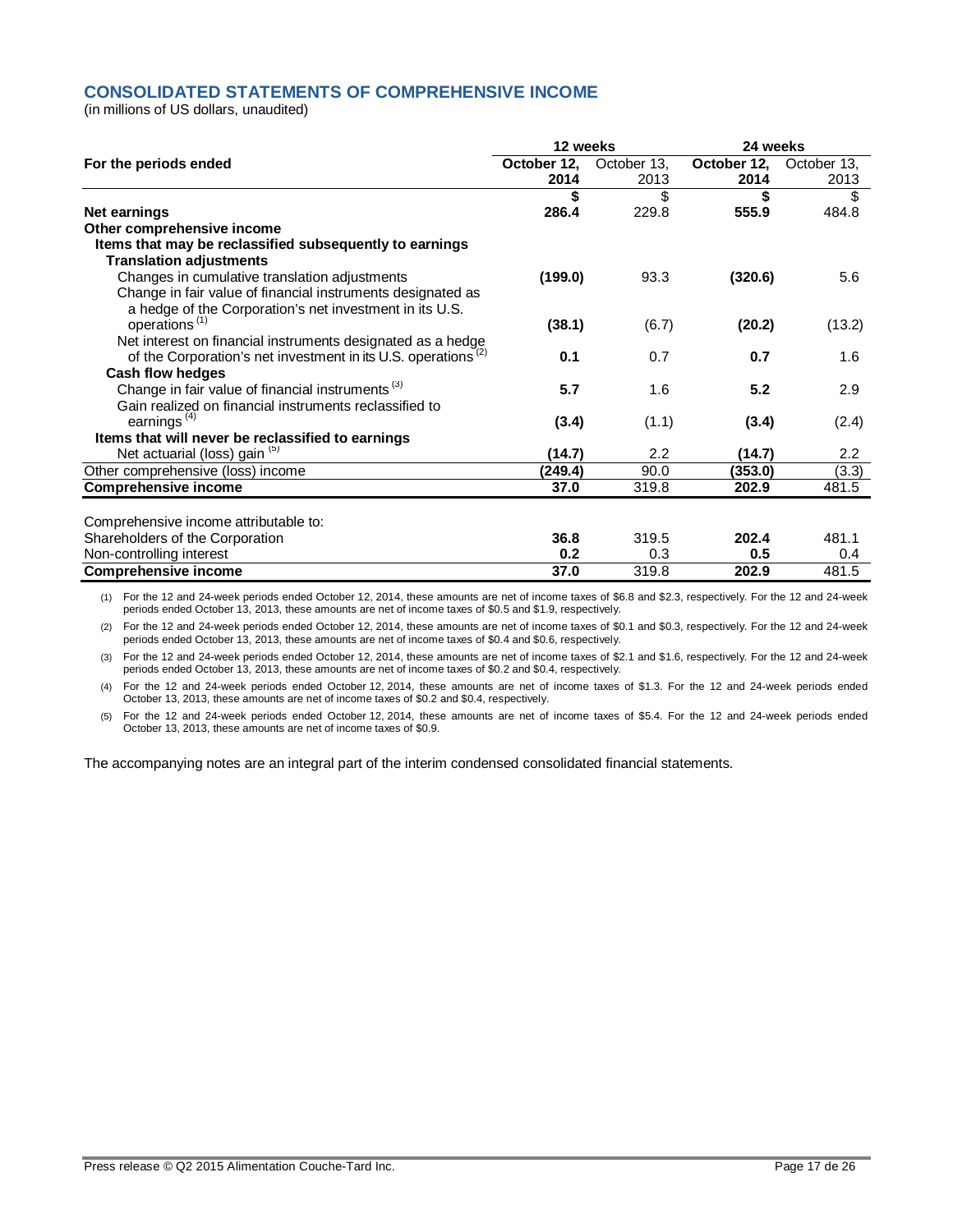## **CONSOLIDATED STATEMENTS OF CHANGES IN EQUITY**

(in millions of US dollars, unaudited)

| For the 24-week period ended               |                  |                                                     | October 12, 2014            |                                                          |         |                                 |                 |
|--------------------------------------------|------------------|-----------------------------------------------------|-----------------------------|----------------------------------------------------------|---------|---------------------------------|-----------------|
|                                            |                  | Attributable to the shareholders of the Corporation |                             |                                                          |         |                                 |                 |
|                                            | Capital<br>stock | <b>Contributed</b><br>surplus                       | <b>Retained</b><br>earnings | Accumulated<br>other<br>comprehensive<br>income (Note 7) | Total   | Non-<br>controlling<br>interest | Total<br>equity |
|                                            |                  | \$                                                  |                             | S                                                        |         | S                               |                 |
| Balance, beginning of period               | 686.5            | 11.6                                                | 3,077.4                     | 186.9                                                    | 3,962.4 | 14.2                            | 3,976.6         |
| Comprehensive income:                      |                  |                                                     |                             |                                                          |         |                                 |                 |
| Net earnings                               |                  |                                                     | 555.4                       |                                                          | 555.4   | 0.5                             | 555.9           |
| Other comprehensive loss                   |                  |                                                     |                             | (353.0)                                                  | (353.0) |                                 | (353.0)         |
| Comprehensive income                       |                  |                                                     |                             |                                                          | 202.4   | 0.5                             | 202.9           |
| <b>Dividends</b>                           |                  |                                                     | (44.1)                      |                                                          | (44.1)  | (0.4)                           | (44.5)          |
| Stock option-based compensation<br>expense |                  | 1.6                                                 |                             |                                                          | 1.6     |                                 | 1.6             |
| Initial fair value of stock options        |                  |                                                     |                             |                                                          |         |                                 |                 |
| exercised                                  | 0.4              | (0.4)                                               |                             |                                                          |         |                                 |                 |
| Balance, end of period                     | 686.9            | 12.8                                                | 3,588.7                     | (166.1)                                                  | 4,122.3 | 14.3                            | 4,136.6         |

For the 24-week period ended<br>Attributable to the shareholders of the Corporation October 13, 2013

|                                      |         | Attributable to the shareholders of the Corporation |          |                 |         |             |         |
|--------------------------------------|---------|-----------------------------------------------------|----------|-----------------|---------|-------------|---------|
|                                      |         |                                                     |          | Accumulated     |         |             |         |
|                                      |         |                                                     |          | other           |         | Non-        |         |
|                                      | Capital | Contributed                                         | Retained | comprehensive   |         | controlling | Total   |
|                                      | stock   | surplus                                             | earnings | income (Note 7) | Total   | interest    | equity  |
|                                      | \$      | \$                                                  | \$       | \$              | \$      | \$          |         |
| Balance, beginning of period         | 670.4   | 16.5                                                | 2,344.0  | 185.8           | 3,216.7 |             | 3,216.7 |
| Comprehensive income:                |         |                                                     |          |                 |         |             |         |
| Net earnings                         |         |                                                     | 484.4    |                 | 484.4   | 0.4         | 484.8   |
| Other comprehensive loss             |         |                                                     |          | (3.3)           | (3.3)   |             | (3.3)   |
| Comprehensive income                 |         |                                                     |          |                 | 481.1   | 0.4         | 481.5   |
| <b>Dividends</b>                     |         |                                                     | (29.5)   |                 | (29.5)  |             | (29.5)  |
| Addition to non-controlling interest |         |                                                     |          |                 |         | 13.2        | 13.2    |
| Redemption liability                 |         |                                                     | (13.2)   |                 | (13.2)  |             | (13.2)  |
| Stock option-based compensation      |         |                                                     |          |                 |         |             |         |
| expense                              |         | (0.3)                                               |          |                 | (0.3)   |             | (0.3)   |
| Initial fair value of stock options  |         |                                                     |          |                 |         |             |         |
| exercised                            | 4.3     | (4.3)                                               |          |                 |         |             |         |
| Cash received upon exercise of       |         |                                                     |          |                 |         |             |         |
| stock options                        | 9.3     |                                                     |          |                 | 9.3     |             | 9.3     |
| Balance, end of period               | 684.0   | 11.9                                                | 2,785.7  | 182.5           | 3,664.1 | 13.6        | 3,677.7 |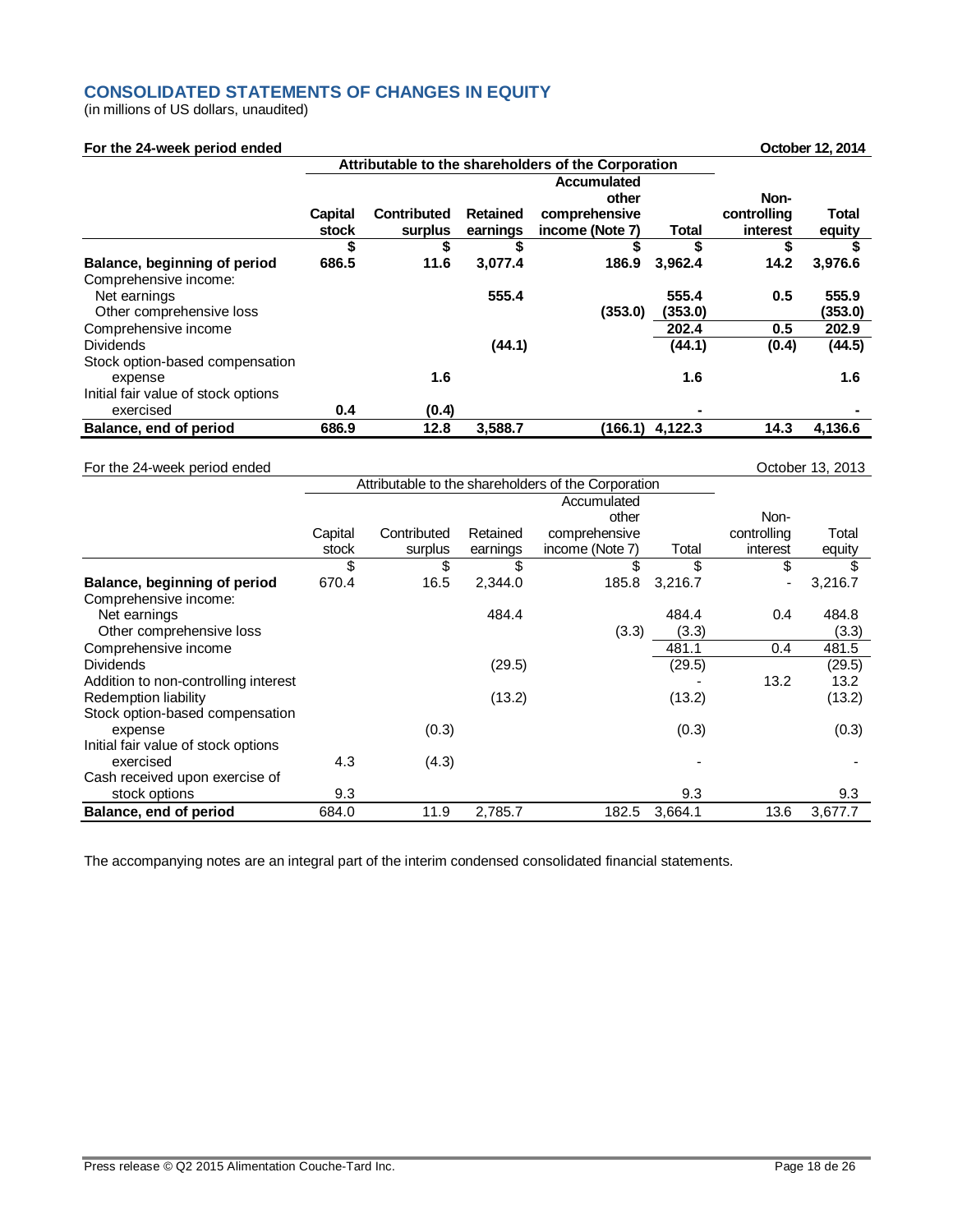## **CONSOLIDATED STATEMENTS OF CASH FLOWS**

(in millions of US dollars, unaudited)

|                                                                     | 12 weeks    |             | 24 weeks    |             |
|---------------------------------------------------------------------|-------------|-------------|-------------|-------------|
| For the periods ended                                               | October 12, | October 13, | October 12, | October 13, |
|                                                                     | 2014        | 2013        | 2014        | 2013        |
|                                                                     | \$          | \$          | \$          | \$          |
| <b>Operating activities</b>                                         |             |             |             |             |
| Net earnings                                                        | 286.4       | 229.8       | 555.9       | 484.8       |
| Adjustments to reconcile net earnings to net cash provided by       |             |             |             |             |
| operating activities                                                |             |             |             |             |
| Depreciation, amortization and impairment of property and           |             |             |             |             |
| equipment, intangible and other assets, net of amortization of      |             |             |             |             |
| deferred credits                                                    | 119.2       | 128.0       | 219.1       | 229.7       |
| Deferred income taxes                                               | (38.0)      | (11.9)      | (67.9)      | (30.5)      |
| Deferred credits                                                    | 3.4         | 2.7         | 3.5         | 9.6         |
| Share of earnings of joint ventures and associated companies        |             |             |             |             |
| accounted for using the equity method, net of dividends             |             |             |             |             |
| received                                                            | (2.8)       | 2.1         | (3.1)       | (5.7)       |
| Loss (gain) on disposal of property and equipment and other         |             |             |             |             |
| assets                                                              | $1.5$       | 3.1         | (1.0)       | 3.2         |
|                                                                     |             |             |             |             |
| Negative goodwill (Note 3)                                          |             |             | (0.5)       | (41.6)      |
| Other                                                               | 5.3         | 19.0        | 7.8         | 20.4        |
| Changes in non-cash working capital                                 | 166.4       | 120.9       | 178.9       | 134.1       |
| Net cash provided by operating activities                           | 541.4       | 493.7       | 892.7       | 804.0       |
|                                                                     |             |             |             |             |
| <b>Investing activities</b>                                         |             |             |             |             |
| Business acquisitions (Note 3)                                      | (123.9)     | (16.7)      | (155.7)     | (108.1)     |
| Purchase of property and equipment and other assets                 | (116.6)     | (101.1)     | (187.7)     | (179.0)     |
| Proceeds from disposal of property and equipment and other assets   | 14.8        | 17.1        | 31.6        | 40.6        |
| Restricted cash                                                     |             | (0.2)       | (0.3)       | 20.5        |
| Net cash used in investing activities                               | (225.7)     | (100.9)     | (312.1)     | (226.0)     |
|                                                                     |             |             |             |             |
| <b>Financing activities</b>                                         |             |             |             |             |
| Repayment under the unsecured non-revolving acquisition credit      |             |             |             |             |
| facility (Note 5)                                                   | (195.0)     | (300.0)     | (555.0)     | (903.0)     |
| Net (decrease) increase in other debt (Note 5)                      | (69.6)      | (259.5)     | 105.4       | 140.9       |
| Cash dividends paid                                                 |             |             |             |             |
|                                                                     | (44.1)      | (29.5)      | (44.1)      | (29.5)      |
| Issuance of Canadian dollar denominated senior unsecured notes,     |             |             |             |             |
| net of financing costs (Note 5)                                     |             | 285.6       |             | 285.6       |
| Issuance of shares upon exercise of stock-options                   |             | 8.1         |             | 9.3         |
| Net cash used in financing activities                               | (308.7)     | (295.3)     | (493.7)     | (496.7)     |
| Effect of exchange rate fluctuations on cash and cash equivalents   | (8.2)       | 33.0        |             | 12.6        |
|                                                                     | (1.2)       | 130.5       | 86.9        | 93.9        |
| Cash, cash equivalents and bank overdraft, beginning of period      | 599.2       | 621.7       | 511.1       | 658.3       |
| Cash, cash equivalents and bank overdraft, end of period (including |             |             |             |             |
| cash related to assets held for sale, Note 4)                       | 598.0       | 752.2       | 598.0       | 752.2       |
| Bank overdraft, end of period (1)                                   |             |             |             | 20.6        |
| Cash and cash equivalents, end of period (including cash related to |             |             |             |             |
| assets held for sale, Note 4)                                       |             |             | 598.0       | 772.8       |
|                                                                     |             |             |             |             |
|                                                                     |             |             |             |             |
| <b>Supplemental information:</b>                                    |             |             |             |             |
| Interest paid                                                       | 10.8        | 12.0        | 29.8        | 42.7        |
| Interest and dividends received                                     | 4.9         | 10.2        | 10.4        | 14.7        |
| Income taxes paid                                                   | 34.0        | 18.6        | 86.9        | 97.4        |
| Cash and cash equivalents components:                               |             |             |             |             |
| Cash and demand deposits                                            |             |             | 449.4       | 620.0       |
| Liquid investments                                                  |             |             | 148.6       | 152.8       |
|                                                                     |             |             | 598.0       | 772.8       |

(1) Bank overdraft is included in Bank loans and current portion of long-term debt on the consolidated balance sheet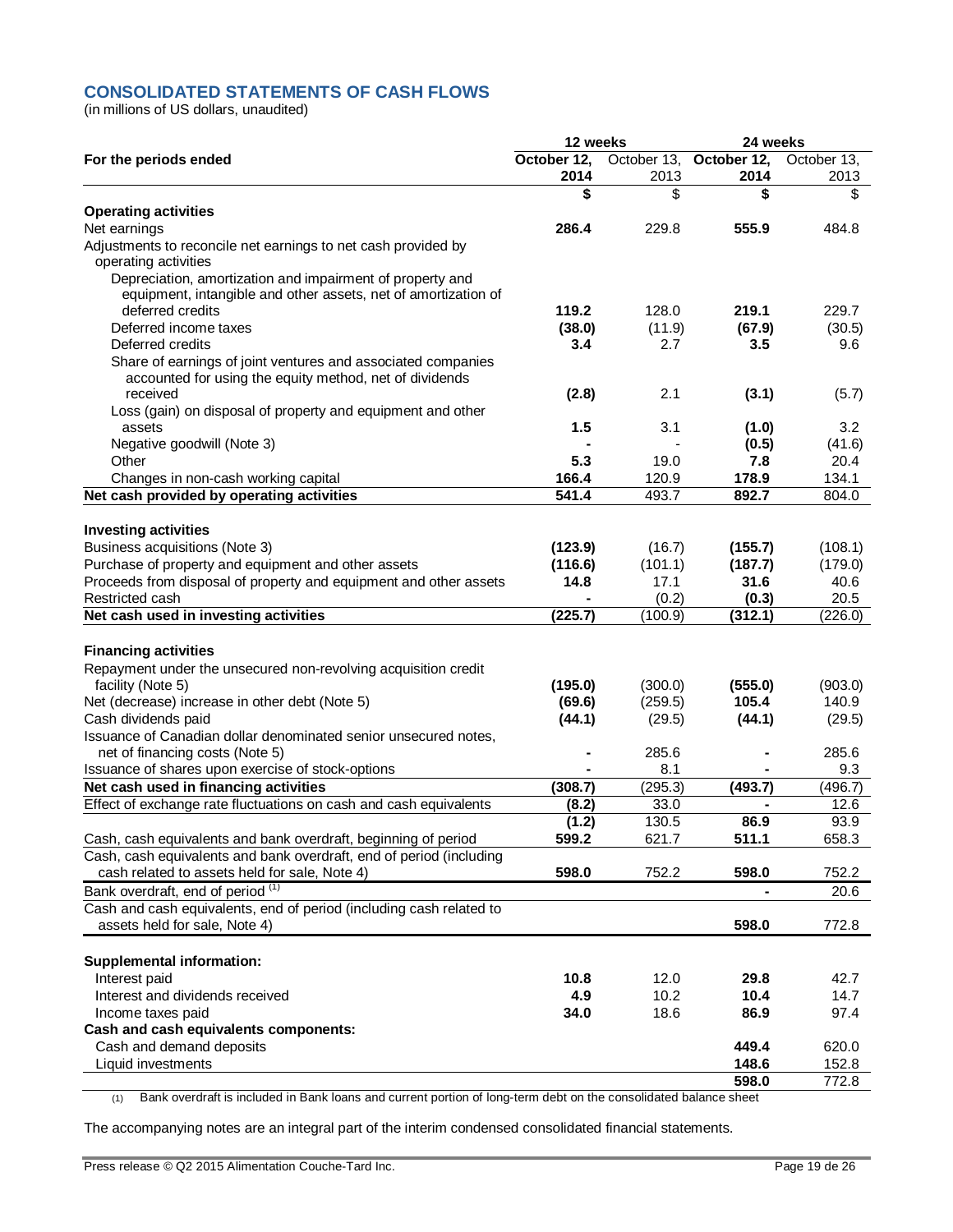# **CONSOLIDATED BALANCE SHEETS**

(in millions of US dollars, unaudited)

|                                                           | As at October 12,<br>2014 | As at April 27,<br>2014 |
|-----------------------------------------------------------|---------------------------|-------------------------|
|                                                           | \$                        | \$                      |
| <b>Assets</b>                                             |                           |                         |
| <b>Current assets</b>                                     |                           |                         |
| Cash and cash equivalents                                 | 594.9                     | 511.1                   |
| Restricted cash                                           | 1.4                       | 1.0                     |
| Accounts receivable                                       | 1.457.2                   | 1,726.4                 |
| Inventories                                               | 796.1                     | 848.0                   |
| Prepaid expenses                                          | 41.3                      | 60.0                    |
| Income taxes receivable                                   | 56.1                      | 68.4                    |
| Assets held for sale (Note 4)                             | 211.8                     |                         |
|                                                           | 3,158.8                   | 3,214.9                 |
| Property and equipment                                    | 4,918.3                   | 5,131.0                 |
| Goodwill                                                  | 1,054.2                   | 1,088.7                 |
| Intangible assets                                         | 723.1                     | 823.5                   |
| Other assets                                              | 143.2                     | 159.8                   |
| Investment in joint ventures and associated companies     | 78.0                      | 75.4                    |
| Deferred income taxes                                     | 57.8                      | 51.7                    |
|                                                           | 10,133.4                  | 10,545.0                |
| <b>Liabilities</b><br><b>Current liabilities</b>          |                           |                         |
| Accounts payable and accrued liabilities                  | 2,294.9                   | 2,510.3                 |
| Provisions                                                | 88.9                      | 102.4                   |
| Income taxes payable                                      | 155.9                     | 29.8                    |
| Bank loans and current portion of long-term debt (Note 5) | 16.1                      | 20.3                    |
| Liabilities associated with assets held-for-sale (Note 4) | 74.3                      |                         |
|                                                           | 2,630.1                   | 2,662.8                 |
| Long-term debt (Note 5)                                   | 2,133.3                   | 2,586.1                 |
| Provisions                                                | 358.7                     | 390.5                   |
| Pension benefit liability                                 | 125.4                     | 119.8                   |
| Other financial liabilities                               | 96.4                      | 73.9                    |
| Deferred credits and other liabilities                    | 172.0                     | 169.5                   |
| Deferred income taxes                                     | 480.9                     | 565.8                   |
|                                                           | 5,996.8                   | 6,568.4                 |
| <b>Equity</b>                                             |                           |                         |
| Capital stock (Note 8)                                    | 686.9                     | 686.5                   |
| Contributed surplus                                       | 12.8                      | 11.6                    |
| Retained earnings                                         | 3,588.7                   | 3,077.4                 |
| Accumulated other comprehensive loss (Note 7)             | (166.1)                   | 186.9                   |
| Equity attributable to shareholders of the Corporation    | 4,122.3                   | 3,962.4                 |
| Non-controlling interest                                  | 14.3                      | 14.2                    |
|                                                           | 4,136.6                   | 3,976.6                 |
|                                                           | 10, 133.4                 | 10,545.0                |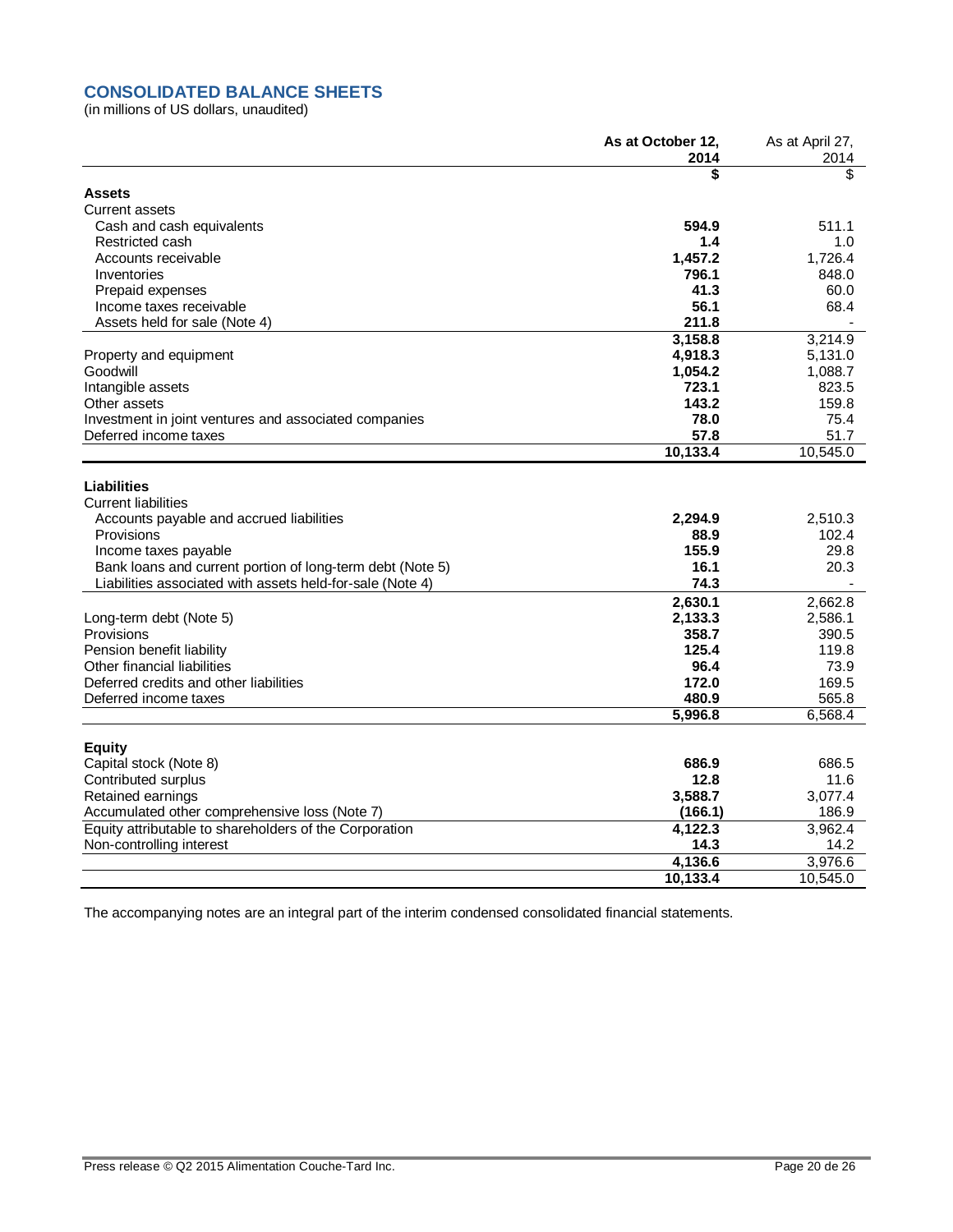(in millions of US dollars unless otherwise noted, except per share amounts, unaudited)

### **1. CONSOLIDATED FINANCIAL STATEMENTS PRESENTATION**

The unaudited interim condensed consolidated financial statements (the "interim financial statements") have been prepared by the Corporation in accordance with generally accepted accounting principles in Canada as set out in Part I of the Chartered Professional Accountants of Canada (CPA Canada) Handbook – Accounting, which incorporates International Financial Reporting Standards ("IFRS"), as issued by the International Accounting Standards Board ("IASB") applicable to the preparation of interim financial statements, including International Accounting Standard ("IAS") 34 "Interim Financial Reporting".

The interim financial statements were prepared in accordance with the same accounting policies and methods as the audited annual consolidated financial statements for the year ended April 27, 2014, except those disclosed in Note 2. The interim financial statements do not include all the information required for complete financial statements and should be read in conjunction with the audited annual consolidated financial statements and notes thereto in the Corporation's 2014 Annual Report. The results of operations for the interim periods presented do not necessarily reflect results expected for the full fiscal year. The Corporation's business follows a seasonal pattern. The busiest period is the first half-year of each fiscal year, which includes summer's sales. These interim financial statements have not been subject to a review engagement by the Corporation's external auditors.

On November 25, 2014, the Corporation's interim financial statements were approved by the board of directors who also approved their publication.

#### **2. ACCOUNTING CHANGES**

#### **New interpretation**

On April 28, 2014, the Corporation adopted the new interpretation IFRIC 21, "Levies". The interpretation identifies the obligating event for the recognition of a liability for a levy imposed by a government and provides guidance on when to recognize the liability. The adoption of this interpretation did not have a significant impact on the Corporation's consolidated financial statements.

### **Recently issued but not yet implemented**

### *Classification and measurement of financial assets and financial liabilities*

In July 2014, the IASB completed IFRS 9, "Financial Instruments" in its three-part project to replace IAS 39, "Financial Instruments: Recognition and Measurement" with a single approach to determine whether a financial asset is measured at amortized cost or fair value. The Standard includes requirements for recognition and measurement, impairment, derecognition and general hedge accounting. The standard is effective for fiscal years beginning on or after January 1<sup>st</sup>, 2018 with earlier adoption permitted. The Corporation will assess, in due course, the impact of this standard on its consolidated financial statements.

#### *Revenue from Contracts with Customers*

In May 2014, the IASB issued IFRS 15, "Revenue from Contracts with Customers", to specify how and when to recognize revenue as well as requiring the provision of more informative and relevant disclosures. IFRS 15 supersedes IAS 18, "Revenue", IAS 11, "Construction Contracts", and other revenue related interpretations. This standard is effective for annual reporting periods beginning on or after January 1<sup>st</sup>, 2017 with earlier adoption permitted. The Corporation will assess, in due course, the impact of this standard on its consolidated financial statements.

### **3. BUSINESS ACQUISITIONS**

- On June 23, 2014, the Corporation acquired 13 company-operated stores and two non-operating stores in South Carolina, United States from Garvin Oil Company. The Corporation owns the land and buildings for all sites.
- On October 8, 2014, the Corporation acquired 55 stores in Illinois and Indiana, United States from Tri Star Marketing inc. Among these, 54 are company-operated and one is operated by an independent operator. The Corporation owns the land and buildings for 54 sites and leases the land and owns the building for the remaining site. Through this transaction, the Corporation also acquired three biodiesel blending facilities.
- During the 24-week period ended October 12, 2014, the Corporation also acquired 13 other stores through distinct transactions. The Corporation owns the land and buildings for ten sites and leases these same assets for the remaining three.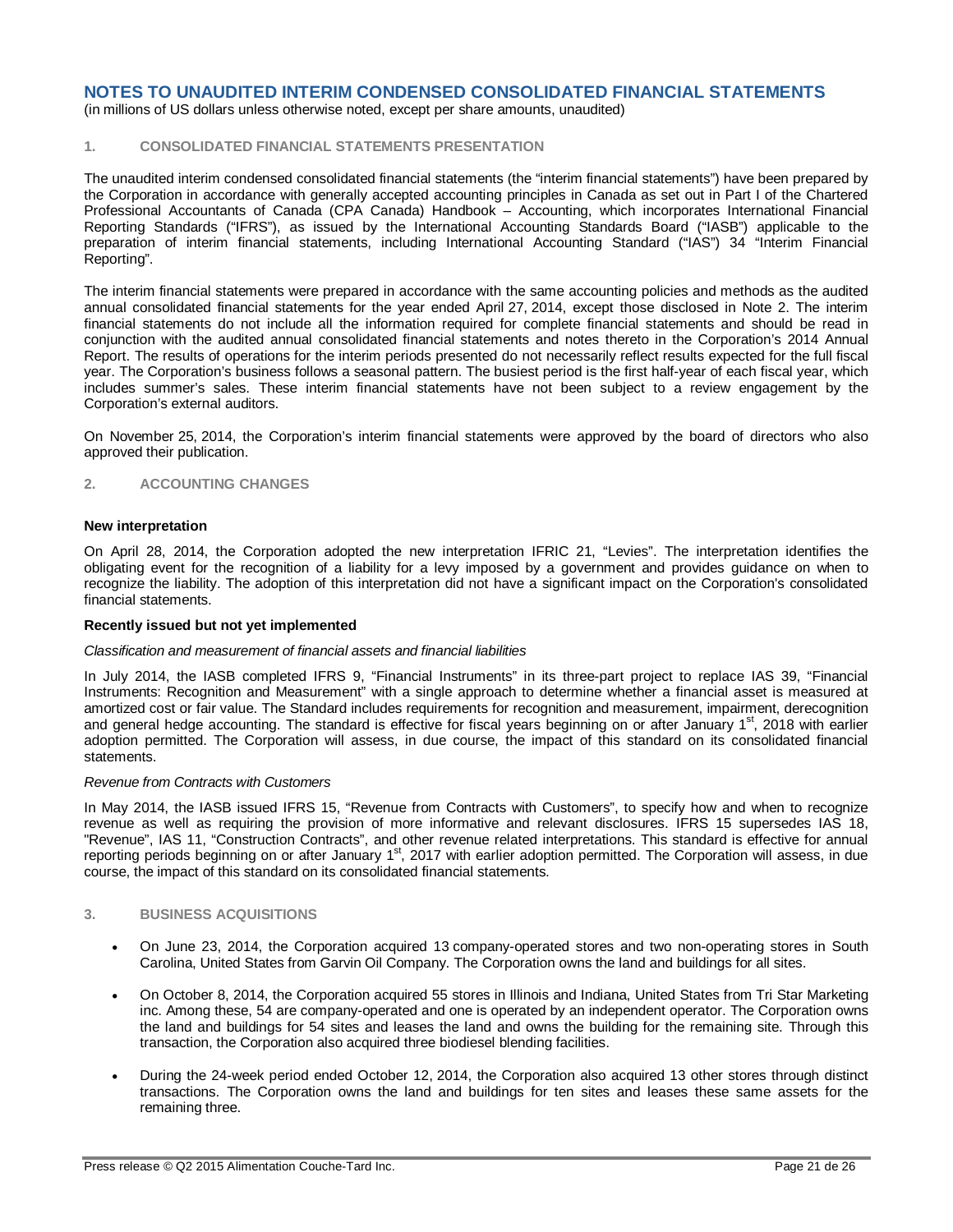(in millions of US dollars unless otherwise noted, except per share amounts, unaudited)

For the 24-week period ended October 12, 2014, acquisition costs of \$1.2 in connection with these acquisitions and other unrealized acquisitions are included in Operating, selling, administrative and general expenses.

These acquisitions were settled for a total cash consideration of \$155.7. Since the Corporation has not completed its fair value assessment of the assets acquired, the liabilities assumed and goodwill for all transactions, the preliminary allocations of certain acquisitions are subject to adjustments to the fair value of the assets, liabilities and goodwill until the process is completed.

Purchase price allocations based on the estimated fair value on the date of acquisition and available information as at the date of publication of these consolidated financial statements is as follows:

|                                          | \$    |
|------------------------------------------|-------|
| Tangible assets acquired                 |       |
| Inventories                              | 9.2   |
| Property and equipment                   | 130.9 |
| Total tangible assets                    | 140.1 |
| Liabilities assumed                      |       |
| Accounts payable and accrued liabilities | 2.0   |
| Provisions                               | 1.1   |
| Deferred credits and other liabilities   | 5.0   |
| <b>Total liabilities</b>                 | 8.1   |
| Net tangible assets acquired             | 132.0 |
| Intangible assets                        | 1.0   |
| Goodwill                                 | 23.2  |
| Negative goodwill recorded to earnings   | (0.5) |
| Total cash consideration paid            | 155.7 |

The Corporation expects that \$12.7 of the goodwill related to these transactions will be deductible for tax purposes.

These acquisitions were concluded in order to expand the Corporation's market share, to penetrate new markets and to increase its economies of scale. These acquisitions generated goodwill mainly due to the strategic location of stores acquired and negative goodwill due to the difference between the acquisition price and the fair value of net assets acquired. Since the date of acquisition, revenues and net earnings from these stores amounted to \$48.6 and \$1.3, respectively. Considering the nature of these acquisitions, the available financial information does not allow for the accurate disclosure of pro-forma revenues and net earnings had the Corporation concluded these acquisitions at the beginning of its fiscal year.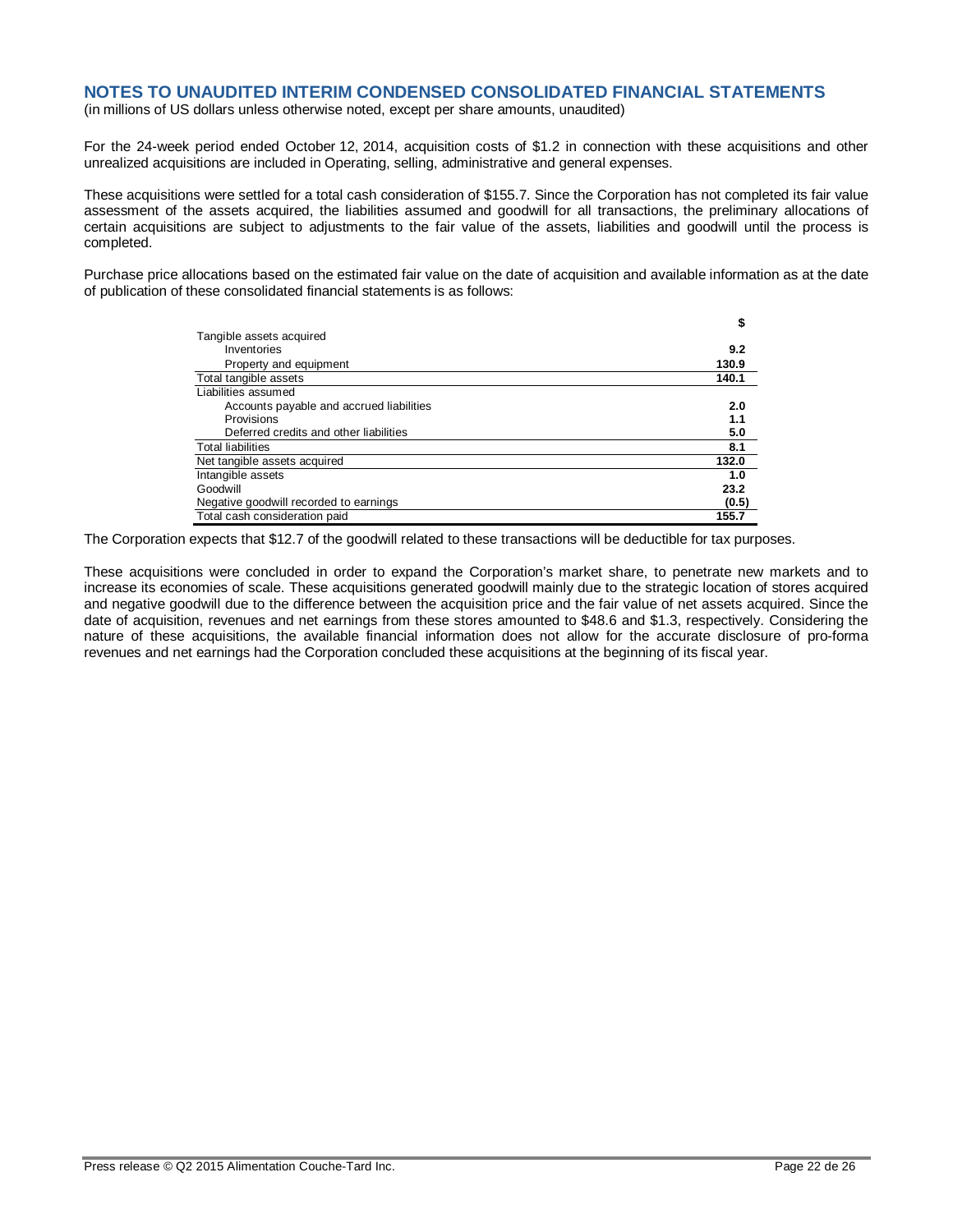(in millions of US dollars unless otherwise noted, except per share amounts, unaudited)

### **4. ASSETS HELD-FOR-SALE**

On September 3, 2014, the Corporation reached an agreement to sell its aviation fuel business to BP Global Investments Ltd. The sale would be done through a share purchase agreement pursuant to which BP Global Investments Ltd. would acquire 100% of all issued and outstanding shares of Statoil Fuel & Retail Aviation AS. This transaction which is subject to standard regulatory approvals and closing conditions is expected to be completed by the end of December 2014. The Corporation's aviation fuel business' contribution to each line of its consolidated balance sheet has been grouped under the lines "Assets held for sale" and "Liabilities associated with assets held for sale" as indicated below:

|                                                                                          | As at October 12, |
|------------------------------------------------------------------------------------------|-------------------|
|                                                                                          | 2014              |
|                                                                                          | \$                |
| Assets held-for-sale                                                                     |                   |
| Current assets                                                                           |                   |
| Cash and cash equivalents                                                                | 3.1               |
| Accounts receivable                                                                      | 130.7             |
| Inventories                                                                              | 29.5              |
| Prepaid expenses                                                                         | 0.6               |
|                                                                                          | 163.9             |
| Property and equipment                                                                   | 26.2              |
| Goodwill                                                                                 | 1.3               |
| Intangible assets                                                                        | 9.3               |
| Other assets                                                                             | 7.6               |
| Deferred income taxes                                                                    | 3.5               |
|                                                                                          | 211.8             |
|                                                                                          |                   |
| Liabilities associated with assets held-for-sale                                         |                   |
| <b>Current liabilities</b>                                                               |                   |
| Accounts payable and accrued liabilities                                                 | 61.0              |
| Provisions                                                                               | 0.4               |
| Income taxes payable                                                                     | 2.2               |
|                                                                                          | 63.6              |
| Provisions                                                                               | 1.3               |
| Other liabilities                                                                        | 5.7               |
| Deferred income taxes                                                                    | 3.7               |
|                                                                                          | 74.3              |
| Net assets held-for-sale                                                                 | 137.5             |
| Included in accumulated other comprehensive income associated with assets held for sale: |                   |
| Cumulative translation adiustments                                                       | 6.7               |

#### **5. BANK LOANS AND LONG-TERM DEBT**

|                                                                                                  | As at October 12. | As at April 27, |
|--------------------------------------------------------------------------------------------------|-------------------|-----------------|
|                                                                                                  | 2014              | 2014            |
|                                                                                                  |                   |                 |
| Canadian dollar denominated senior unsecured notes maturing on various dates from November 2017  |                   |                 |
| to November 2022                                                                                 | 1.154.1           | 1.172.7         |
| US dollar denominated term revolving unsecured operating credit D, maturing in December 2017     | 908.5             | 793.5           |
| NOK denominated floating rate bonds, maturing in February 2017                                   | 2.3               | 2.5             |
| NOK denominated fixed rate bonds, maturing in February 2019                                      | 2.0               | 2.2             |
| US dollar denominated unsecured non-revolving acquisition credit facility, maturing in June 2015 |                   | 552.3           |
| Borrowings under bank overdraft facilities, maturing at various dates                            |                   | 1.8             |
| Other debts, including finance leases, maturing at various dates                                 | 82.5              | 81.4            |
|                                                                                                  | 2.149.4           | 2,606.4         |
| Bank loans and current portion of long-term debt                                                 | 16.1              | 20.3            |
|                                                                                                  | 2.133.3           | 2,586.1         |

On May 16, 2014, the Corporation amended its term revolving unsecured operating credit D to increase the maximum amount available from \$1,275.0 to \$1,525.0. All other terms remain unchanged.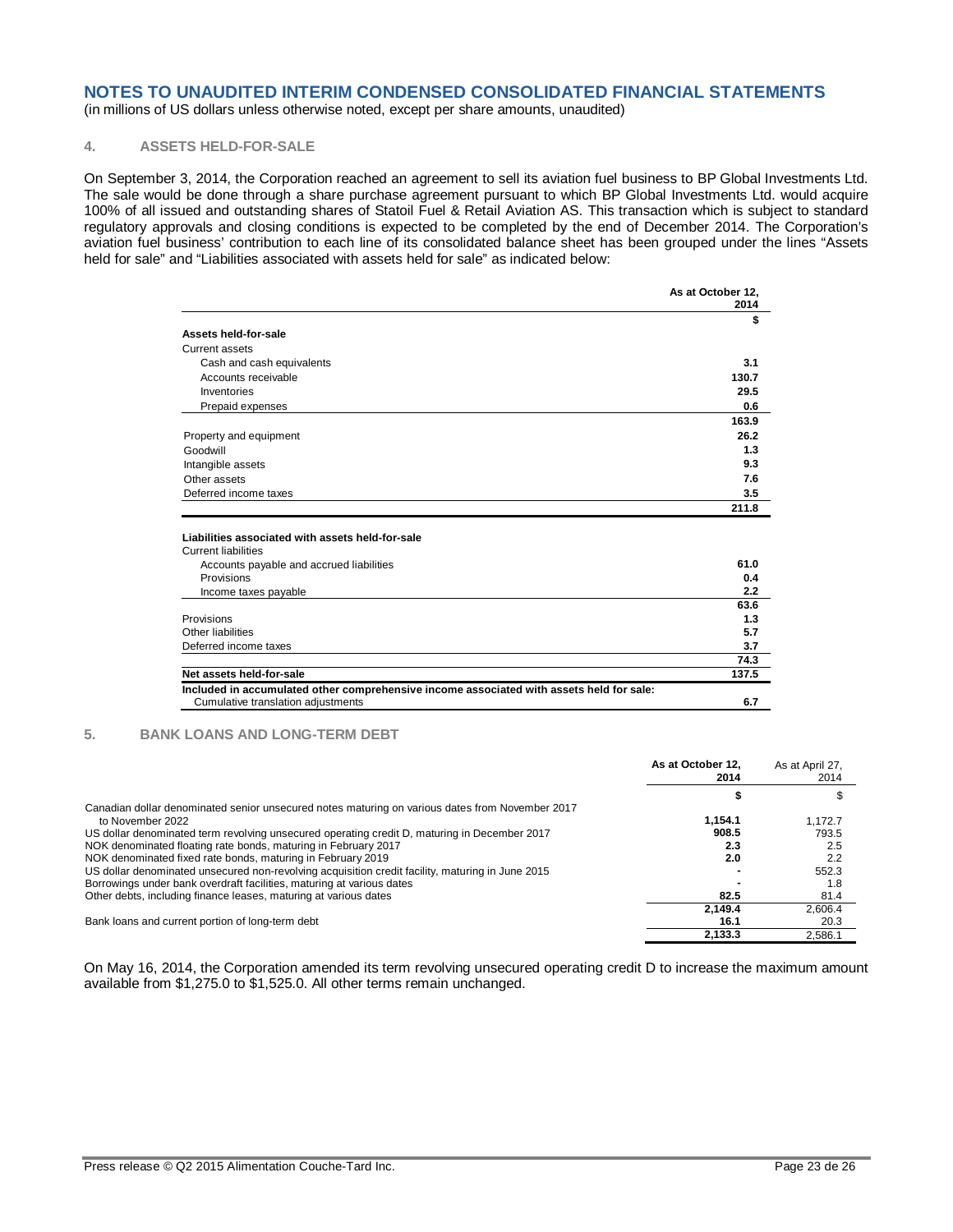(in millions of US dollars unless otherwise noted, except per share amounts, unaudited)

## **6. NET EARNINGS PER SHARE**

The following table presents the information for the computation of basic and diluted net earnings per share:

|                                                                  |              | 12-week period<br>ended October 12, 2014                      |                           | 12-week period<br>ended October 13, 2013 |                                                        |                           |  |
|------------------------------------------------------------------|--------------|---------------------------------------------------------------|---------------------------|------------------------------------------|--------------------------------------------------------|---------------------------|--|
|                                                                  | Net earnings | <b>Weighted average</b><br>number of shares<br>(in thousands) | Net earnings<br>per share | Net earnings                             | Weighted average<br>number of shares<br>(in thousands) | Net earnings<br>per share |  |
|                                                                  | \$           |                                                               | \$                        | \$                                       |                                                        | \$                        |  |
| Basic net earnings attributable to Class A<br>and B shareholders | 286.2        | 565,797                                                       | 0.51                      | 229.5                                    | 563,553                                                | 0.41                      |  |
| Dilutive effect of stock options                                 |              | 2,783                                                         | (0.01)                    |                                          | 4,412                                                  | (0.01)                    |  |
| Diluted net earnings available for Class A<br>and B shareholders | 286.2        | 568,580                                                       | 0.50                      | 229.5                                    | 567,965                                                | 0.40                      |  |
|                                                                  |              |                                                               |                           |                                          |                                                        |                           |  |
|                                                                  |              | 24-week period<br>ended October 12, 2014                      |                           |                                          | 24-week period<br>ended October 13, 2013               |                           |  |
|                                                                  | Net earnings | <b>Weighted average</b><br>number of shares<br>(in thousands) | Net earnings<br>per share | Net earnings                             | Weighted average<br>number of shares<br>(in thousands) | Net earnings<br>per share |  |
|                                                                  | \$           |                                                               | \$                        | \$                                       |                                                        | \$                        |  |
| Basic net earnings attributable to Class A<br>and B shareholders | 555.4        | 565,777                                                       | 0.98                      | 484.4                                    | 563,156                                                | 0.86                      |  |
| Dilutive effect of stock options                                 |              | 2,766                                                         | ۰                         |                                          | 4,554                                                  | (0.01)                    |  |

When they have an anti-dilutive effect, stock options must be excluded from the calculation of the diluted net earnings per share. For the 12 and 24-week periods ended October 12, 2014 669,415 stock options were excluded (no stock options were excluded for the 12 and 24-week periods ended October 13, 2013).

### **7. ACCUMULATED OTHER COMPREHENSIVE INCOME**

### **As at October 12, 2014**

|                                                    | Attributable to shareholders of the Corporation                |                                            |                                            |                                              |                                         |                                                     |  |
|----------------------------------------------------|----------------------------------------------------------------|--------------------------------------------|--------------------------------------------|----------------------------------------------|-----------------------------------------|-----------------------------------------------------|--|
|                                                    |                                                                | Items that may be reclassified to earnings |                                            | Will never be<br>reclassified to<br>earnings |                                         |                                                     |  |
|                                                    | <b>Cumulative</b><br>translation<br>adiustments <sup>(1)</sup> | Net investment<br>hedge                    | Net interest on<br>net investment<br>hedge | <b>Cash flow</b><br>hedge                    | <b>Cumulative net</b><br>actuarial loss | <b>Accumulated other</b><br>comprehensive<br>income |  |
|                                                    |                                                                |                                            |                                            |                                              |                                         |                                                     |  |
| Balance, before income taxes<br>Less: Income taxes | (73.9)                                                         | (96.4)<br>(13.6)                           | 7.1<br>2.0                                 | 6.5<br>1.3                                   | (26.9)<br>(7.2)                         | (183.6)<br>(17.5)                                   |  |
| Balance, net of income taxes                       | (73.9)                                                         | (82.8)                                     | 5.1                                        | 5.2                                          | (19.7)                                  | (166.1)                                             |  |

(1) This amount includes \$6.7 related to assets held-for-sale (Note 4).

#### As at October 13, 2013

|                                                    |                                          | Attributable to shareholders of the Corporation |                                              |                    |                                  |                                              |  |  |
|----------------------------------------------------|------------------------------------------|-------------------------------------------------|----------------------------------------------|--------------------|----------------------------------|----------------------------------------------|--|--|
|                                                    |                                          | Items that may be reclassified to earnings      | Will never be<br>reclassified to<br>earnings |                    |                                  |                                              |  |  |
|                                                    | Cumulative<br>translation<br>adjustments | Net investment<br>hedge                         | Net interest on<br>net investment<br>hedge   | Cash flow<br>hedge | Cumulative net<br>actuarial loss | Accumulated other<br>comprehensive<br>income |  |  |
|                                                    |                                          |                                                 |                                              |                    |                                  |                                              |  |  |
| Balance, before income taxes<br>Less: Income taxes | 209.9                                    | (35.5)<br>(5.4)                                 | 4.8<br>1.4                                   | 2.6<br>0.4         | (4.0)<br>$^{\prime}$ 1.1)        | 177.8<br>(4.7)                               |  |  |
| Balance, net of income taxes                       | 209.9                                    | (30.1)                                          | 3.4                                          | 2.2                | (2.9)                            | 182.5                                        |  |  |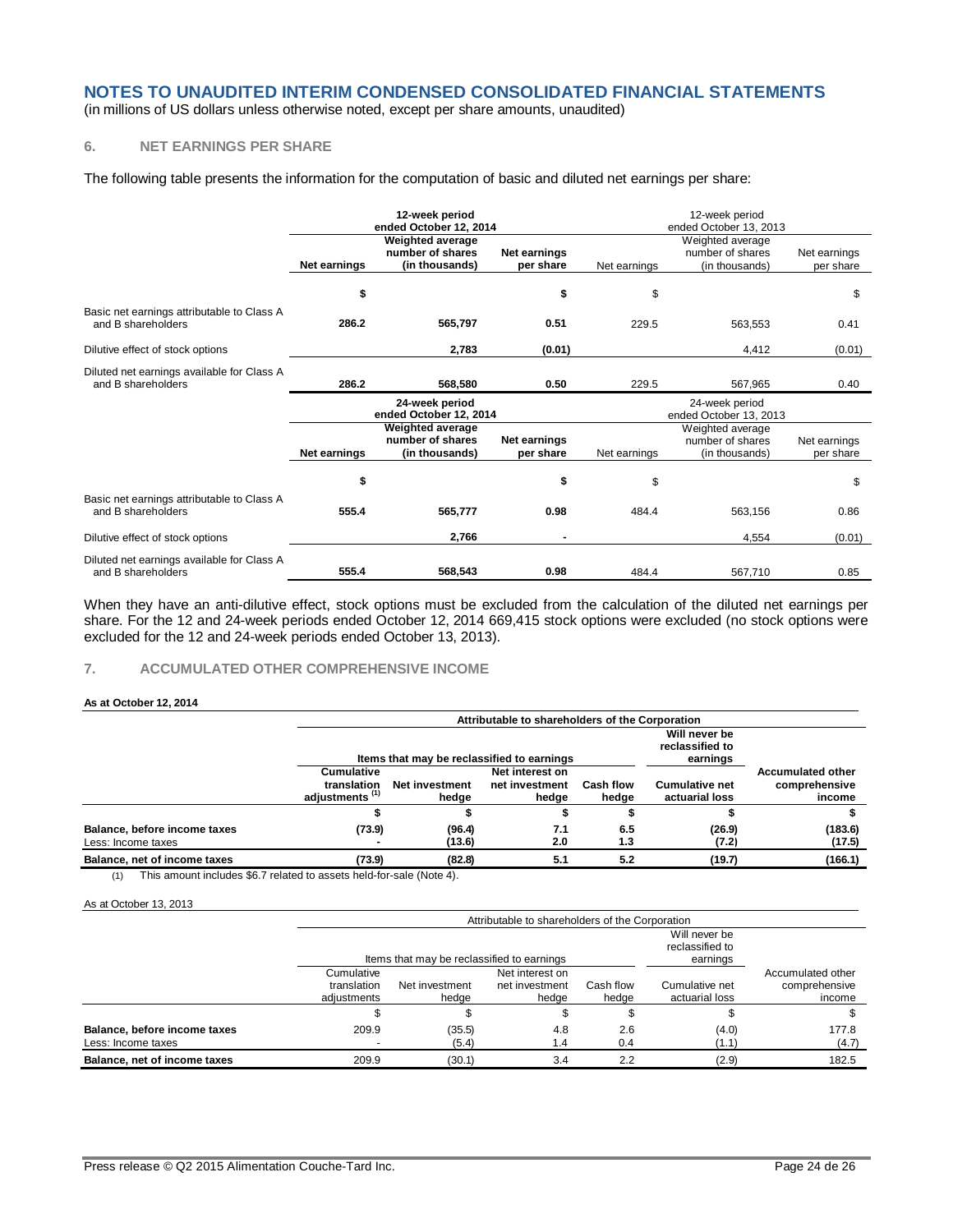(in millions of US dollars unless otherwise noted, except per share amounts, unaudited)

### **8. CAPITAL STOCK**

#### **Stock options**

For the 12-week period ended October 12, 2014, a total of 138,480 stock options were exercised (2,506,590 for the 12-week period ended October 13, 2013). For the 24-week period ended October 12, 2014, a total of 150,270 stock options were exercised (2,887,020 for the 24-week period ended October 13, 2013).

On September 24, 2014, 651,274 stock options were granted under the Corporation's stock option plan. A description of the Corporation's stock-based compensation plan is included in Note 24 of the consolidated financial statements presented in the 2014 Annual Report.

The fair value of stock options granted is estimated at the grant date using the Black-Scholes option pricing model on the basis of the following weighted average assumptions for the stock options granted during the period:

- □ risk-free interest rate of 1.68%;<br>□ expected life of 8 years:
- $\Box$  expected life of 8 years;<br> $\Box$  expected volatility of 29.
- $\Box$  expected volatility of 29.0%;
- expected quarterly dividend of CA\$0.045 per share.

The fair value of stock options granted for the 12 and 24-week periods ended October 12, 2014 was CA\$11.59.

### **Issued and outstanding shares**

As at October 12, 2014, the Corporation has 148,101,840 (148,101,840 as at April 27, 2014) issued and outstanding Class A multiple voting shares each comprising ten votes per share and 417,775,571 (417,646,072 as at April 27, 2014) outstanding Class B subordinate voting shares each comprising one vote per share.

#### **9. SEGMENTED INFORMATION**

The Corporation operates convenience stores in the United States, in Europe and in Canada. It essentially operates in one reportable segment, the sale of goods for immediate consumption, road transportation fuel and other products mainly through corporate stores and franchise operations. The Corporation operates its convenience store chain under several banners, including Couche-Tard, Mac's, Circle K and Statoil. Revenues from external customers mainly fall into three categories: merchandise and services, road transportation fuel and other.

Information on the principal revenue classes as well as geographic information is as follows:

|                                                     | 12-week period<br>ended October 12, 2014 |               |         |              | 12-week period<br>ended October 13, 2013 |         |         |         |
|-----------------------------------------------------|------------------------------------------|---------------|---------|--------------|------------------------------------------|---------|---------|---------|
|                                                     | <b>United</b>                            |               |         |              | United                                   |         |         |         |
|                                                     | <b>States</b>                            | <b>Europe</b> | Canada  | <b>Total</b> | <b>States</b>                            | Europe  | Canada  | Total   |
|                                                     |                                          |               |         |              | \$                                       | S       | S       |         |
| <b>External customer</b><br>revenues <sup>(a)</sup> |                                          |               |         |              |                                          |         |         |         |
| Merchandise and services                            | 1,193.1                                  | 237.5         | 509.9   | 1,940.5      | 1.146.9                                  | 239.1   | 530.3   | 1,916.3 |
| Road transportation fuel                            | 3,723.8                                  | 1,944.3       | 694.7   | 6,362.8      | 3,668.5                                  | 2,061.7 | 719.8   | 6,450.0 |
| Other                                               | 3.5                                      | 637.4         | 0.2     | 641.1        | 3.5                                      | 639.9   | 0.2     | 643.6   |
|                                                     | 4.920.4                                  | 2,819.2       | 1,204.8 | 8.944.4      | 4.818.9                                  | 2.940.7 | 1.250.3 | 9,009.9 |
| <b>Gross Profit</b>                                 |                                          |               |         |              |                                          |         |         |         |
| Merchandise and services                            | 390.5                                    | 97.9          | 170.7   | 659.1        | 375.8                                    | 95.4    | 176.3   | 647.5   |
| Road transportation fuel                            | 263.0                                    | 231.9         | 43.0    | 537.9        | 220.2                                    | 229.4   | 44.7    | 494.3   |
| Other                                               | 3.5                                      | 87.1          | 0.2     | 90.8         | 3.5                                      | 94.1    | 0.2     | 97.8    |
|                                                     | 657.0                                    | 416.9         | 213.9   | 1,287.8      | 599.5                                    | 418.9   | 221.2   | 1,239.6 |
|                                                     |                                          |               |         |              |                                          |         |         |         |
| Total long-term assets <sup>(b)</sup>               | 2,994.6                                  | 3,296.4       | 577.9   | 6,868.9      | 2,797.0                                  | 3,821.6 | 609.1   | 7,227.7 |